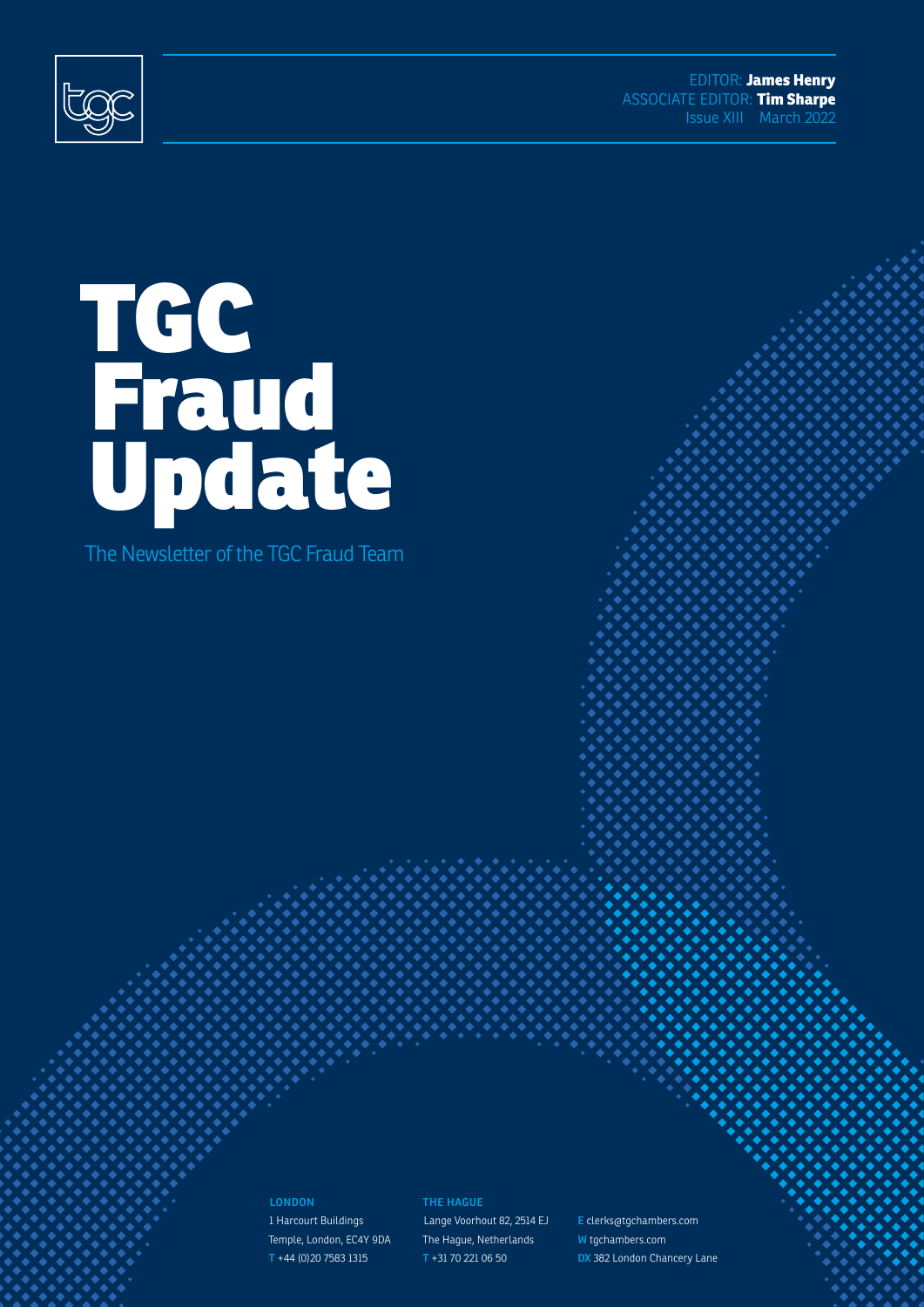

## **Welcome to the latest instalment of the TGC Fraud Update**

#### **By James Henry** jdh@tgchambers.com

**These are busy times. As foreshadowed in previous editions of this update, the introduction of the whiplash reforms has seen a substantial rise in the 'layering' of previously straightforward claims with claims for treatments in various guises, and claims associated with recognised psychiatric injuries.**  Those increases come at the same time as a significant rise in credit hire claims arising from incidents involving motorcycle couriers and delivery drivers, no doubt fuelled in part by the enormous demand for 'dine-in' services, as well as the shifting business models of the credit hire and accident management industries. Many of the resulting claims from 2020 and 2021 still remain a long way from trial, and judging by the number of aged claims that are listed for trial, but are being vacated at the last minute due to a lack of judicial availability, the number of claims filling lists in the County Court is likely to persist for years to come.

Meanwhile, the High Court continues to deal with increasing volumes of serious and high-value injury claims in which allegations of fundamental dishonesty are being alleged.

In this issue:

- James Yapp looks at the Supreme Court decision in *Ho v Adelekun* [2021] UKSC 43, with notes of caution in relation to offers of settlement and enforcement of costs in QOCS cases.
- Tim Sharpe analyses two recent High Court decisions on the application of s.57, and considers the tricky issue of claimants hiding behind mistakes or decisions of their representatives.
- Robert Riddell considers the decision of the Court of Appeal in *Griffiths v TUI* [201] EWCA Civ 1442 concerning the judicial evaluation of 'uncontroverted' expert evidence.
- Anisa Kassamali examines the distinction between dishonest exaggeration and fundamental dishonesty in the context of *Elgamal v Westminster City Council* [2021] EWHC 5210 (QB).
- I take a look at the principles guiding the amendment of pleadings to advance a positive case of dishonesty, and whether there is a need to do so in light of *Howlett* and the recent decisions in *Covey v Harris* [2021] EWHC 2211 (QB), *Mustard v Flower* [2021] EWHC 846 (QB) and *Cojanu v Essex Partnership University NHS Trust* [2022] EWHC 197 (QB).

As always, these articles are accompanied by summaries and interesting practice points taken from a host of recent decisions in the types of cases that we all deal with on a daily basis.

Please do contact a member of the TGC fraud team if you have any queries about any of the items dealt with in this issue, or indeed about any other issues relating to insurance fraud and related matters.

I hope that the contents of this newsletter are both interesting and useful; as ever I would welcome any feedback from our readers. top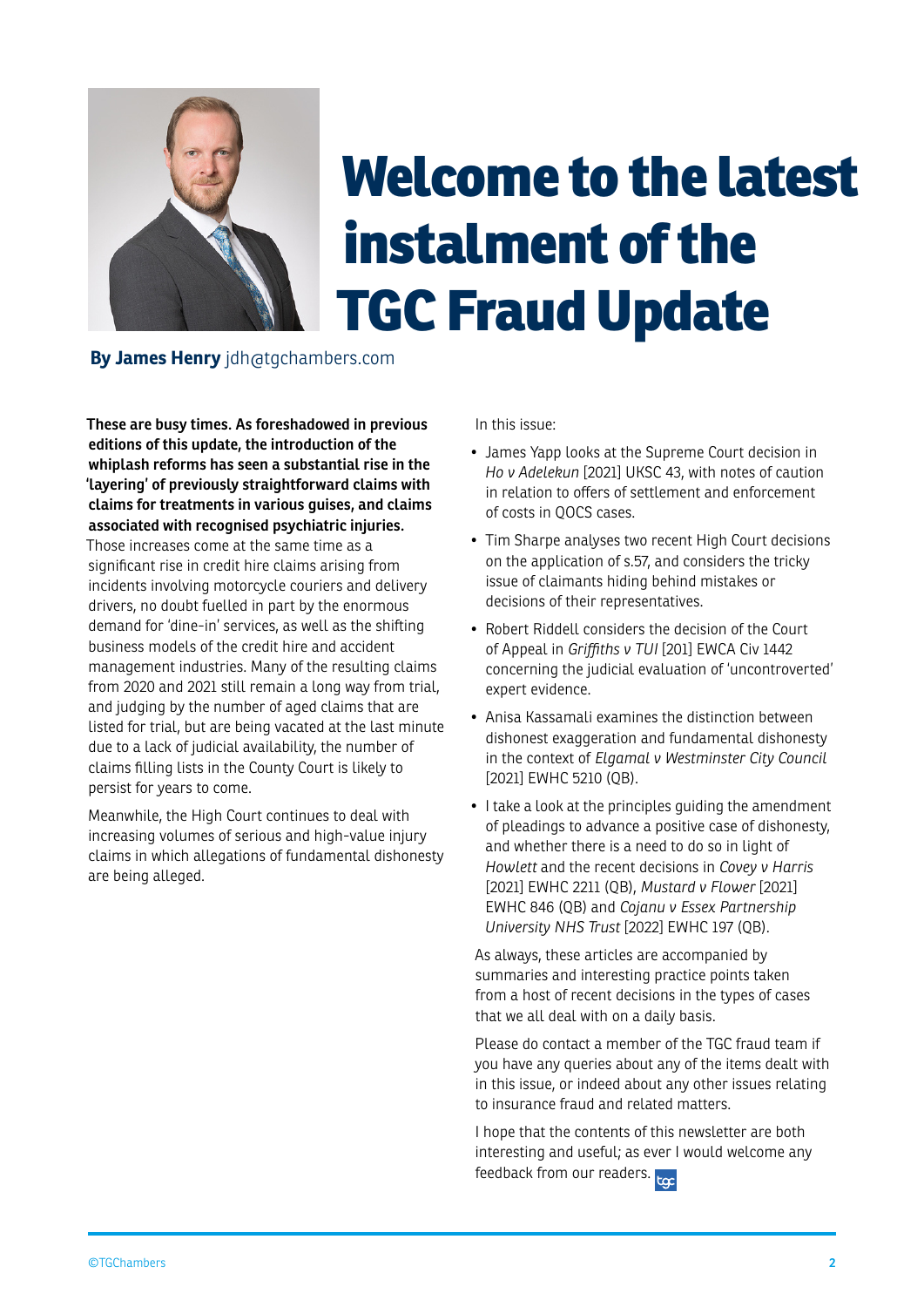## **Index**

| Ho v Adelekun [2021] UKSC 43                                                   |  |
|--------------------------------------------------------------------------------|--|
|                                                                                |  |
| Claimant dishonesty, or solicitor incompetence? Two recent decisions           |  |
|                                                                                |  |
| Griffiths v TUI (UK) Ltd: Rubber stamp or trial by ambush?                     |  |
|                                                                                |  |
| Dishonest exaggeration does not necessarily constitute fundamental dishonesty: |  |
| Elgamal v Westminster City Council [2021] EWHC 5210 (QB)                       |  |
|                                                                                |  |
| Late amendments to plead $FD - an$ argument for substance over form)           |  |
|                                                                                |  |
|                                                                                |  |
|                                                                                |  |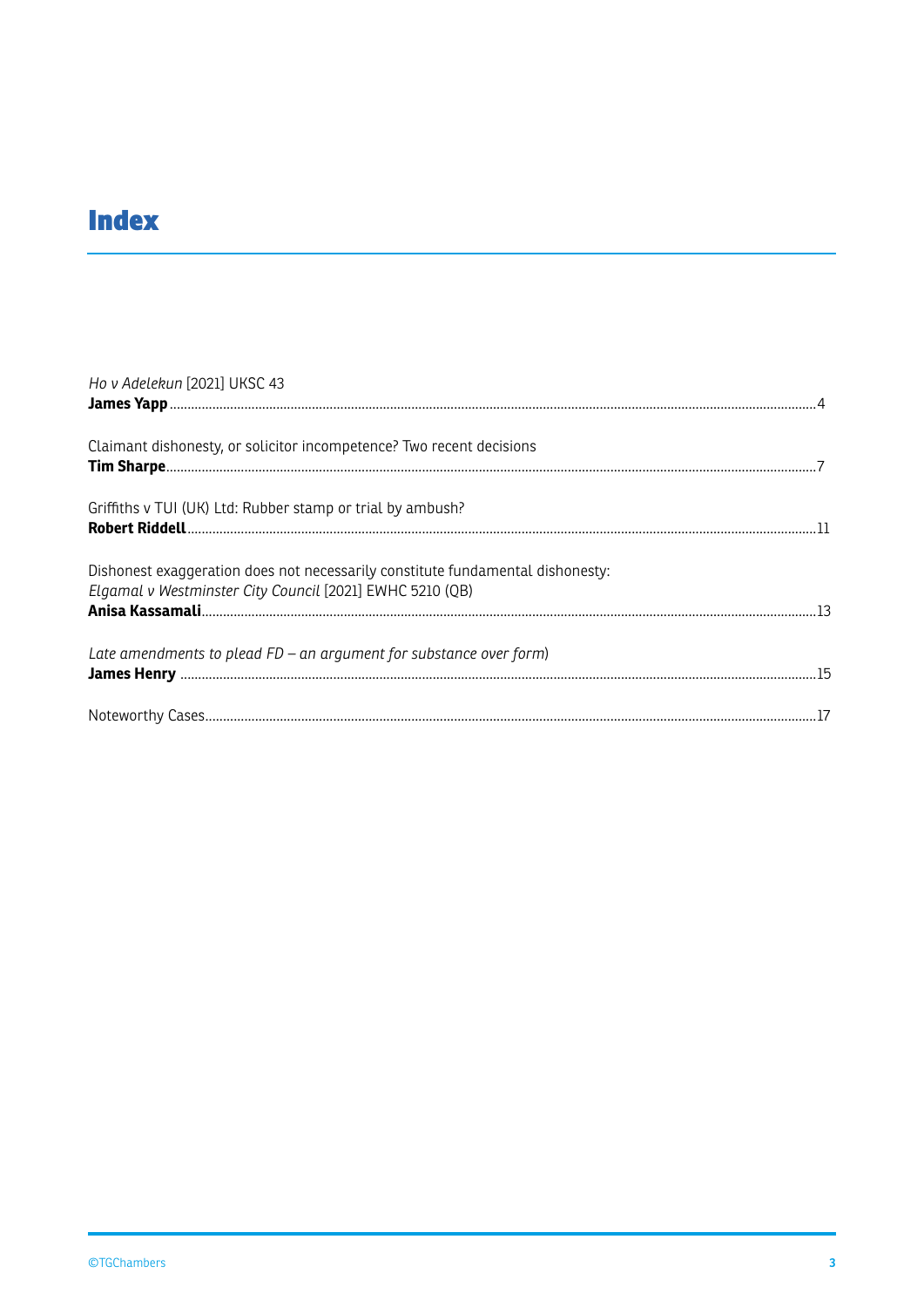<span id="page-3-0"></span>

## *Ho v Adelekun* [2021] UKSC 43

**James Yapp**

#### **Can a defendant in a QOCS case set off a costs order in its favour against a costs order made in the claimant's favour? If so, to what extent?**

The decision of the Supreme Court in *Ho v Adelekun* [2021] UKSC 43 was handed down last October.

The Supreme Court's decision does permit a defendant to seek a set-off of against costs. A defendant can recover its costs by any means available, but only up to the monetary amount of the claimant's orders for damages and interest. Costs orders in favour of the Claimant are not taken into account in setting the cap for enforcement.

An order is required under r44.12 for a costs-costs set-off. The net effect in many cases will be that defendants will set their costs off against a claimant's damages, and the claimant's costs will remain untouched.

#### Previous decisions

In *Howe v MIB* [2017] EWCA Civ 932 the Court of Appeal had concluded that setting off costs against costs was not a species of enforcement. QOCS deals only with enforcement. QOCS therefore did not impact upon a defendant's ability to set off competing costs orders.

When this issue came before the Court of Appeal in *Ho*, **1** Ms Adelekun had argued that *Howe* was wrongly decided. The Court of Appeal saw the appeal of this argument, but considered themselves bound by *Howe*.

Newey LJ explained that, if they weren't bound, the Court of Appeal would have been inclined to accept that *"where QOCS applies, the Court has no jurisdiction to order costs liabilities to be set off against each other… "and that" Section II of CPR Part 44 represents a self-contained code [limiting a defendant to] set-off against damages and interest under CPR 44.14"*.

#### The Supreme Court's decision

The Supreme Court overturned the decision in *Howe*, concluding that setting off costs against costs *is* a form of enforcement.

The Supreme Court did not go as far as the Court of Appeal might have done. The Supreme Court did not conclude that QOCS precludes setting off costs against costs *per se* – the conclusion, towards which Newey LJ would have been inclined.

Rule 44.14 imposes a cap on how much can be enforced. A defendant in a QOCS case can recover its costs by any means available, including set-off against a costs order in favour of a claimant, but only up to the monetary amount of the claimant's orders for damages and interest.

#### A sting in the tail

The sting in the tail for defendants is the combined effect of the decisions in *Ho* and *Cartwright v Venduct Engineering Ltd* [2018] EWCA Civ 1654.

CPR 44.14(1) permits enforcement up to the *"aggregate amount in money terms of any orders for damages". Cartwright* confirmed that neither the schedule to a Tomlin order nor acceptance of a Part 36 offer result in an order for damages.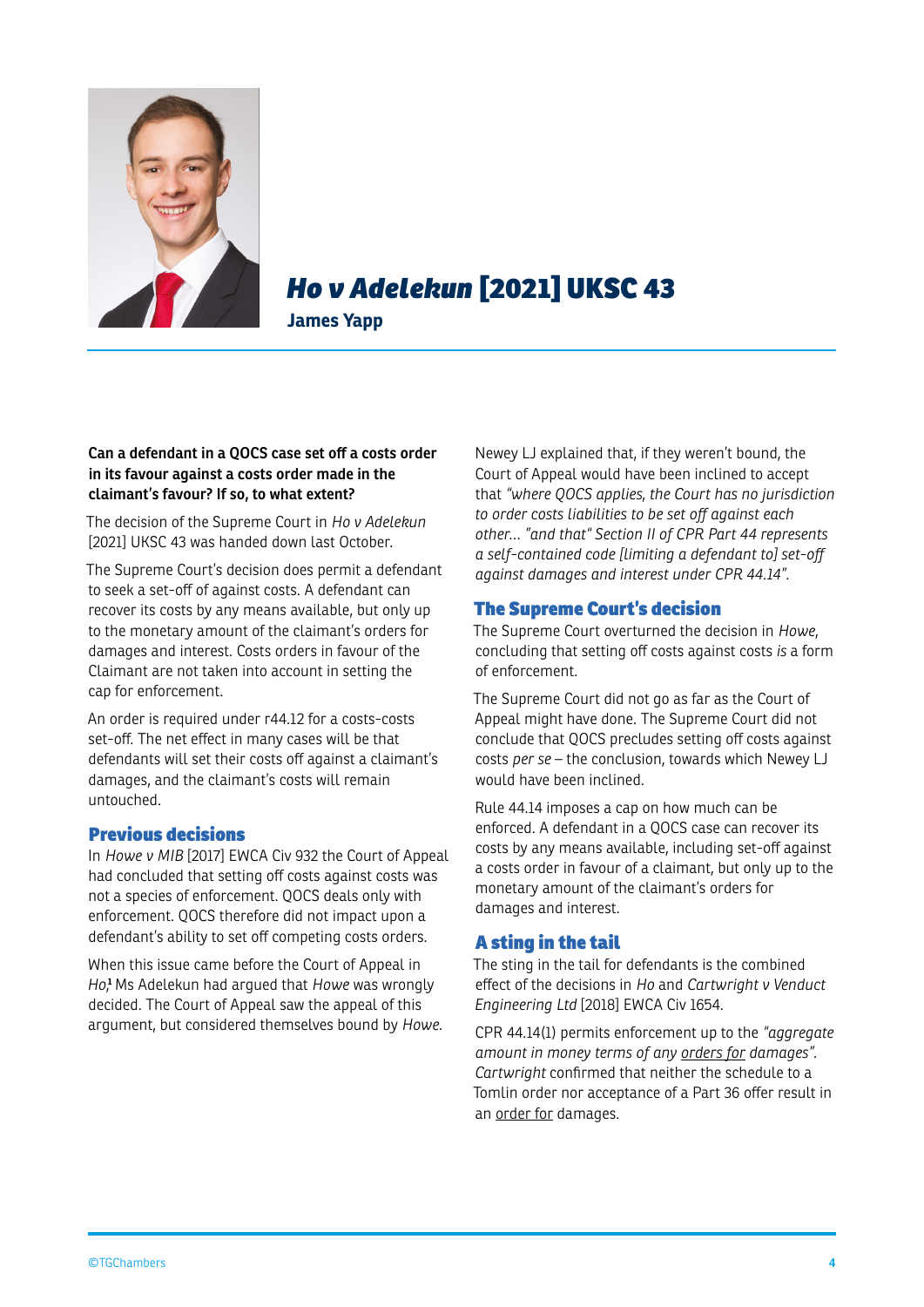#### Examples

3 scenarios illustrate some of the possible permutations:

**Scenario 1** – Claimant fails at trial but has another costs order in his favour (e.g. the costs of an interim application).

Defendant costs= £10,000 Claimant order for damages and interest= £0 Claimant costs= £1,000

The Defendant would not be entitled to enforce its costs order at all. It would be required to pay the claimant's costs without deduction.

**Scenario 2** – Claimant wins at trial but fails to beat an early Part 36 offer from the defendant:

Defendant costs= £10,000 Claimant order for damages and interest= £1,000 Claimant costs= £10,000

The defendant would be entitled to enforce its costs – by any means available – up to the limit of £1,000.

The defendant would be unable to enforce £9,000 of its costs.

**Scenario 3** – Claimant accepts an early Part 36 offer from the Defendant on the eve of trial.

Defendant costs= £10,000

Claimant agreed damages and interest= £1,000 Claimant costs= £5,000

The defendant could not enforce its costs order at all as there is no order for damages in the claimant's favour. It would have to pay the claimant's costs and damages.

#### The outcome in *Ho*

The underlying personal injury claim settled for £30,000 by acceptance of a Part 36 offer. There was a dispute over whether the claimant was caught by fixed costs. This appeal reached the Court of Appeal.**<sup>2</sup>**

The Claimant was limited to fixed costs of c.£17,000. The Defendant received an order for costs of c.£48,000 in relation to the appeals. The Defendant could not enforce its costs against the Claimant's damages because there was no order for damages. The Defendant sought an order for set-off against the Claimant's costs.

The case was akin to scenario 3, above, as there was no order for damages in favour of the Claimant. The Defendant's costs order was unenforceable in its entirety.

#### Something for everyone

This decision has been welcomed by many claimant representatives. Conversely, it has disappointed many on the defendant side of the fence. Paragraph 44 of the judgment neatly illustrates the competing policy considerations at play, although the Supreme Court had made clear that they were not well placed to consider them reliably.

"We recognise that this conclusion may lead to results that at first blush look counterintuitive and unfair. Why should a defendant which has a substantial costs order in his favour have to pay out costs to a claimant under an order made against him when the two costs orders would net off against each other, leaving both sides to meet their own solicitor's costs themselves? Whether or not... such a result accords with the policy underlying QOCS, we hold that it is the result that follows from the true construction of the wording used in Part 44.

Any apparent unfairness in an individual case… is part and parcel of the overall QOCS scheme devised to protect claimants against liability for costs and to lift from defendants' insurers the burden of paying success fees and ATE premiums in the many cases in which a claimant succeeds in her claim without incurring any cost liability towards the defendant."

#### Practical effects

In many cases the practical effect will be to ring-fence a claimant's costs. If there is to be any enforcement of a defendant's costs then it will usually be by way of set-off against damages, rather than by the court ordering a set-off against the claimant's costs under r44.12.

What might some of the knock-on effects be?

- Part 36 offers will appear to provide less costs protection to defendants than they once did.
- Defendants may seek to settle claims by way of 'conventional' consent orders rather than by Part 36 or by Tomlin order. One imagines few claimants will be inclined to accept such an offer absent special circumstances.
- Defendants may make more applications for nonparty costs orders to displace QOCS protection. Similarly, applications for proportional costs orders to reflect relative success – e.g. the defendant to pay 50% of the claimant's costs of the action, rather than orders going both ways – may become more common.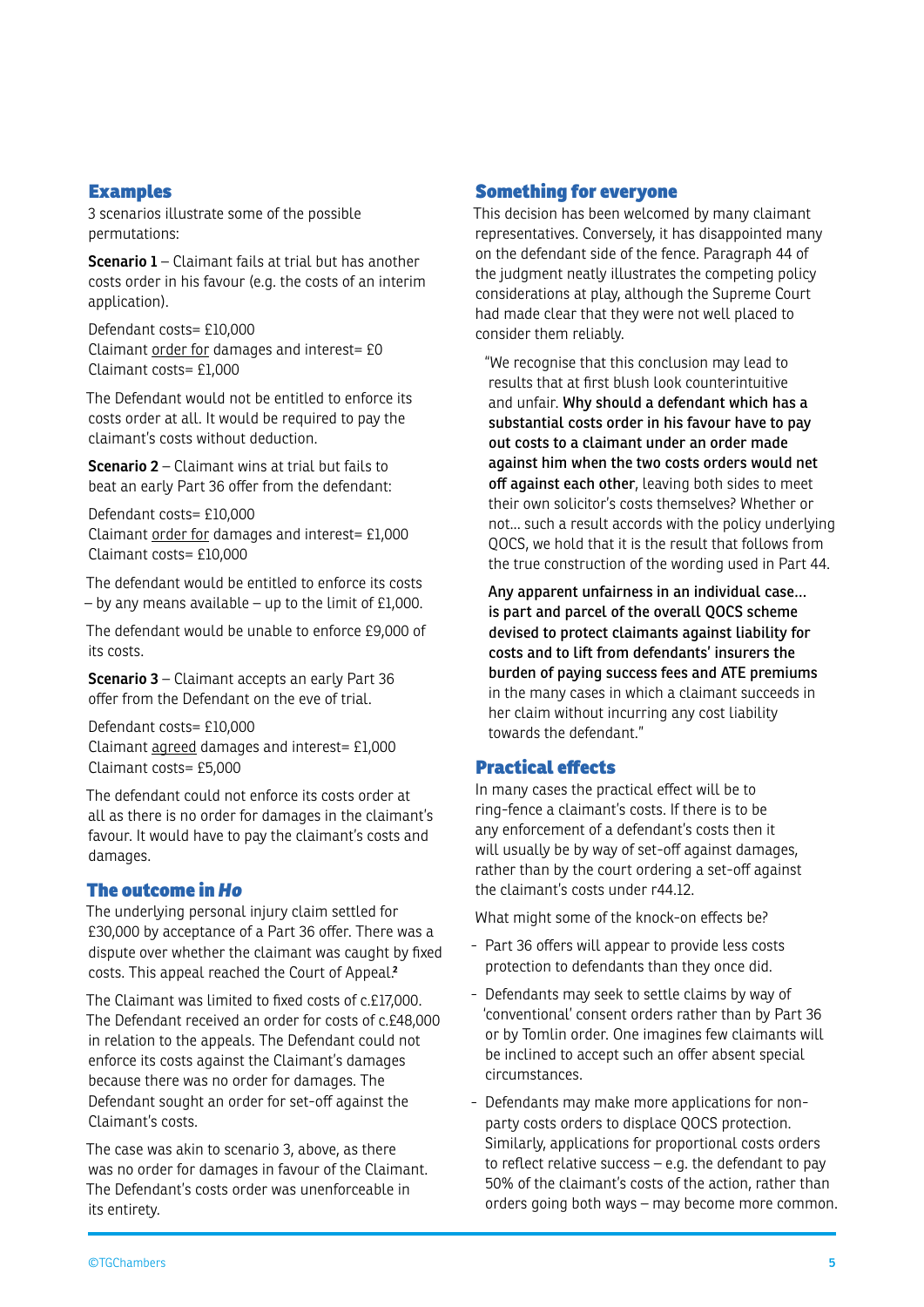The difficulty for Defendants is that just because these outcomes are more attractive, it won't necessarily make them easier to come by.**<sup>3</sup>**

- Where a claimant accepts a defendant's Part 36 offer out of time, the usual order is that the defendant pays the claimant's costs until the expiry of the offer, and that the claimant pays the defendant's costs thereafter. Defendants might be more inclined to ask the court to make a different order under r36.13(4). However, the court must make the 'usual order' unless it is satisfied that it will be unjust to do so – r.36.13(5). In light of the Supreme Court's comments, will a court really conclude that it is unjust for the QOCS regime to work as drafted?
- Defendants may decide to proceed to trial rather than settle if they have significant interim costs orders in their favour. This might be seen as one of the less helpful ramifications of the decision. This effect may be felt less acutely in a fraud context where more cases are likely to proceed to trial in any event.
- However, fraud cases may feature 'low-ball' Part 36 offers made by a defendant. Defendants and claimants will be well-advised to look again at any such offers: late acceptance of such an offer may be more attractive to a claimant than it once was.

#### To the Supreme Court – and beyond?

The Supreme Court doubted whether a procedural question of this sort should have made it so far in any event. In the court's view the Civil Procedure Rules Committee was better placed to put right this ambiguity in the QOCS rules.

The CPRC minutes of 5th November 2021 refer to the decision in *Ho*. The costs sub-committee's consideration of the decision will be deferred until further consideration has been given to wider work on fixed recoverable costs and costs generally.

The MoJ is currently considering policy issues, including whether fundamental changes to the QOCS regime are required. It seems the CPRC costs sub-committee will not consider the decision in *Ho "until the policy imperative on QOCS is known".*

Until then, practitioners will have to consider the combined implications of *Cartwright* and *Ho* very carefully, particularly when making or evaluating offers to settle. <sub>top</sub>

- **1.** Covered in the 6th edition of the TGC costs newsletter and the 11th edition of the TGC fraud newsletter.
- **2.** Interested readers are referred to the 5th edition of the TGC costs newsletter.
- **3.** As recently as this month, albeit in a non-PI context, Cockerill J referred to the danger of proportional costs orders undermining the general rule that costs follow the event – Deutsche Bank AG London v Comune Di Busto Arsizio [2022] EWHC 219 (Comm).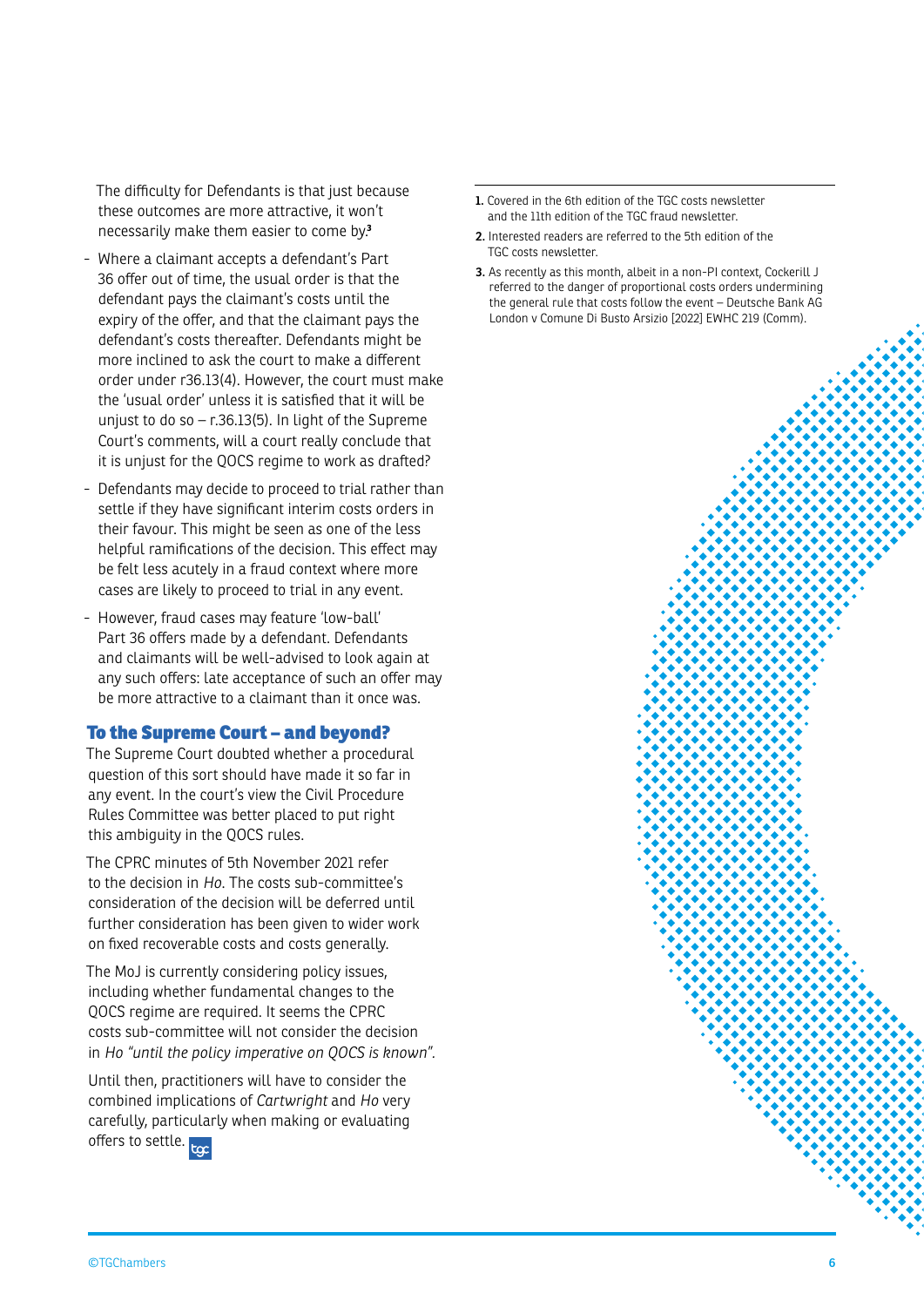<span id="page-6-0"></span>

## Claimant dishonesty, or solicitor incompetence? Two recent decisions

**Tim Sharpe**

#### *Luul Michael v I E & D Hurford Limited T/A Rainbow* [2021] EWHC 2318 (QB)

**The background to this appeal was a road traffic collision that took place in 2018 when the Defendant's driver collided with the rear of the Claimant's vehicle at traffic lights. The Defendant paid the pre-accident value of the Claimant's car (£4,200) and the matter proceeded to trial in Leeds before Recorder Cameron in relation to personal injury, credit hire (claimed at £7,728 of which £524.18 was awarded at trial) and physiotherapy charges of £800.**

While dishonesty was not expressly pleaded, it was put to the Claimant in cross examination that he was dishonest and that some of his documents were fraudulent. The Recorder found that the Claimant was not dishonest and his evidence was credible and true.

During his evidence, the Claimant was asked about his claim for physiotherapy. His statement claimed that he had "obtained" physiotherapy and "I feel that it helped". The Claimant served a 2-page report accompanied by a detailed note of 8 treatment sessions. These documents appeared in the Claimant's signed List of Documents. When asked about this in cross examination the Claimant said he had attended *one* session and had been given home exercises. When asked about the £800 claim, he said "where…where is it I don't know, I….". He then said that the questions were confusing him.

The Recorder considered that the Claimant was genuinely confused, and was a poor historian. The court made an order of £100, accepting the Claimant's oral evidence about one session over the documents suggesting 8 sessions.

The evidence also considered the Claimant's alleged failings in relation to his impecuniosity documents and his failure to mention one of his jobs, as well as the failure to include credit card statements on his Disclosure Statement. The court found that the Claimant was unfamiliar with parts of his statement and on occasions "gave the impression of really not knowing what day of the week it was sometimes." However, the court determined that the Claimant was honest and accurate insofar as he could understand what was being asked of him. He had "happily volunteered" information that was not in his witness statement, even when the same did not assist his case.

The Claimant was awarded damages of £3,624.18 and the trial judge rejected the Defendant's application for the dismissal of the claim under s57 Criminal Justice and Courts Act 2015. The court noted that the wording required "the Claimant" to be dishonest and the court considered that Claimant himself had not been dishonest. The trial judge considered that the various discrepancies in the Claimant's evidence were explained by his lack of understanding of what was going on. Since the Claimant did not know or understand the basis of the claim that the solicitors had advanced on his behalf, the Recorder could not conclude there was dishonesty on the part of the Claimant from the inaccurate physiotherapy claim and other inaccuracies in the Claimant's statement of case, evidence in chief and omissions in the disclosure statements.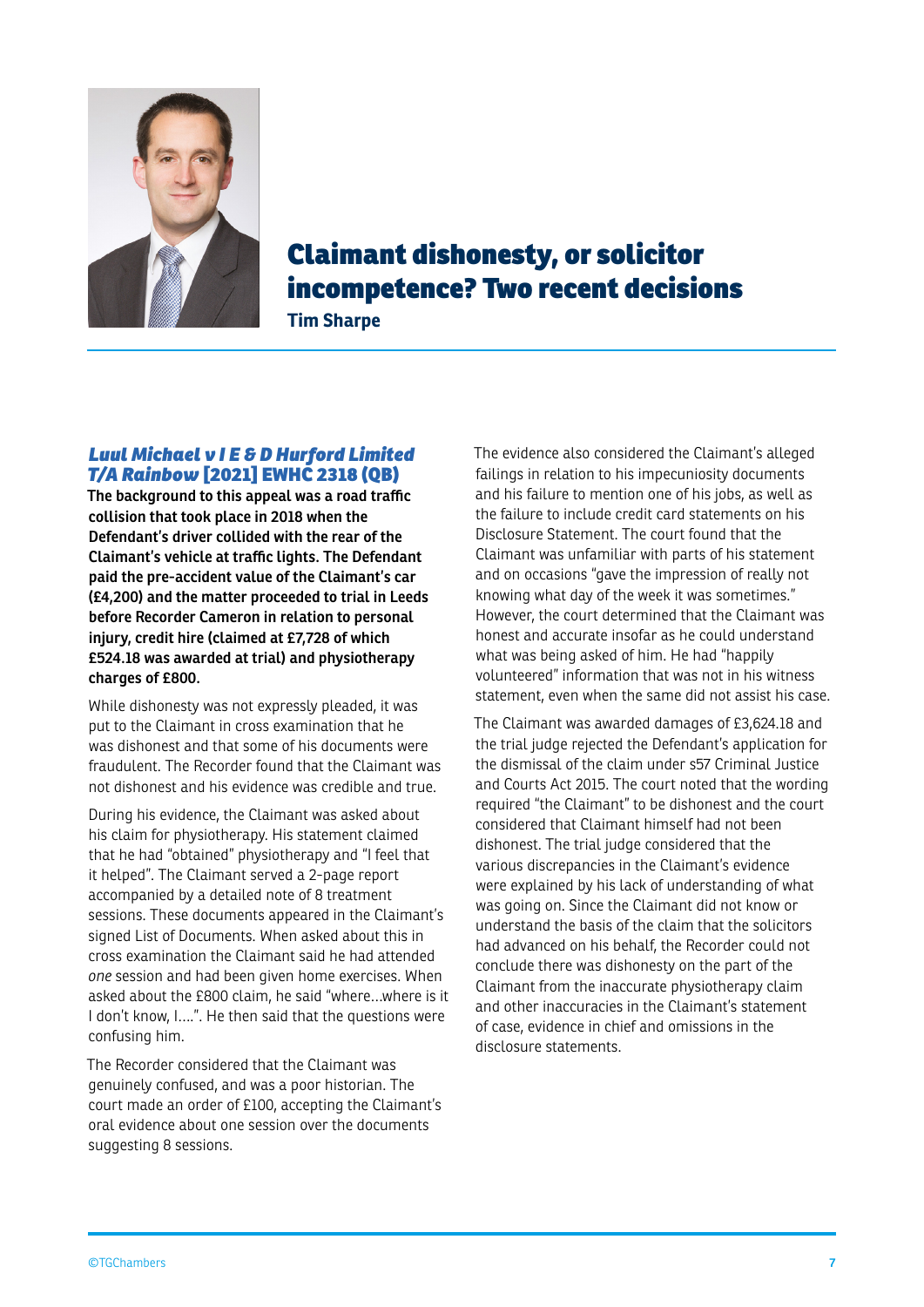On appeal before Stacey J, it was argued that the Recorder was wrong not to have found that the Claimant was fundamentally dishonest. Unlike in other appeal cases on the issue of fundamental dishonesty, this was not a situation where the trial judge had failed to provide adequate reasons. As a challenge to the findings of fact, a very clear case is needed for an appellate court to overturn the conclusions of a trial judge who has seen and heard the evidence.

The High Court considered that the trial judge was entitled to reach the conclusion that the Claimant had not been dishonest in relation to the claim, and was entitled to accept that he had not exaggerated his symptoms or injuries. It was held that it was clear that he was unfamiliar with the content of his statement and the trial judge was entitled to accept the honesty of his answers in oral evidence.

The physiotherapy documents appeared on the Claimant's List of Documents which he had signed, and the claim was referred to in his own statement which the Claimant had signed, as well as in his pleadings. The High Court determined that the trial judge was entitled to conclude that if there had been dishonesty, it was not on the part of the Claimant. The court referred to the well-known test for dishonesty in *Ivey v Genting* and held: "It is too bold a submission to assert that an inaccurate pleading or defective disclosure statement is synonymous with the respondent's fundamental dishonesty." It was accepted that there may be cases where signing an inaccurate witness statement, statement of case or disclosure statement will be evidence of dishonesty, but it does not automatically follow. In this case the Claimant was able to provide an honest explanation.

The difference in wording between s57(1)(b) of the 2015 and CPR 44.16 was noted, with the former referring to the "Claimant" being fundamentally dishonest, while the latter refers to the "Claim" being fundamentally dishonest. The decision confirms that unless the Claimant themselves is dishonest, s57 will not apply.

In *London Organising Committee of the Olympic and Paralympic Games (in liquidation) v Haydn Sinfield* [2018] EWHC 501(QB) Julian Knowles J had commented (at para 60):

"…it will be rare for a claim to be fundamentally dishonest without the claimant also being fundamentally dishonest, although that might be a theoretical possibility, at least."

Stacey J however noted that "it may, perhaps, be a less rare occurrence than it seems when the benefit of the disputed elements of a claim (such as physiotherapy treatment, vehicle storage and transportation and credit hire fees) are not paid to a claimant for their benefit, but paid to the service provider, by a claimant's solicitor." The court held "Whether or not the Recorder suspected that parts of *the claim* were dishonest, the Recorder was perfectly entitled to conclude that *the claimant* was not."

The court noted further that "If the defendant solicitors consider that potential dishonesty lies with a claimant's solicitor and not their client then surely their attention is better directed at the solicitor firms, rather than the hapless client who has instructed them?......Where, as here, there was a genuine accident with genuine injuries and vehicle damage, but also aspects of the evidence which appear troubling or dishonest, a defendant may, in order to prove dishonesty on the part of a claimant him or herself, need to explore in evidence potential complicity or collusion by a claimant with their solicitor. It may depend in part on the adequacy of the explanation for the inaccuracies provided by the claimant. That did not happen in this case."

While perhaps correct in theory, the decision may be seen as undermining the role of the Statement of Truth. Here, the false claim for physiotherapy was maintained in pleadings, Disclosure Statement and witness statement. In determining the case on the Claimant's oral evidence, the court has arguably allowed the Claimant to be divorced from those documents. It may be said that this undermines the trust that parties can place in Statements of Truth if the Claimant is not to be judged against the same.

Moreover, the observations of the High Court are of little assistance to the Defendant who only uncovers the Claimant's dishonesty during the Claimant's oral evidence at trial. In this case, it seems that the Claimant's presentation of his case via his pleadings, disclosure and statement all suggested that the 8 sessions had taken place. It is unclear therefore how the Defendant was supposed to (at proportionate cost) have uncovered or even suspected the falsity of this head of claim in sufficient time to do anything about it (or indeed, at all). One also has to question whether a trial judge would be likely to be amenable to adjourning part-heard in order for the issue to be the subject of further evidence. Similar considerations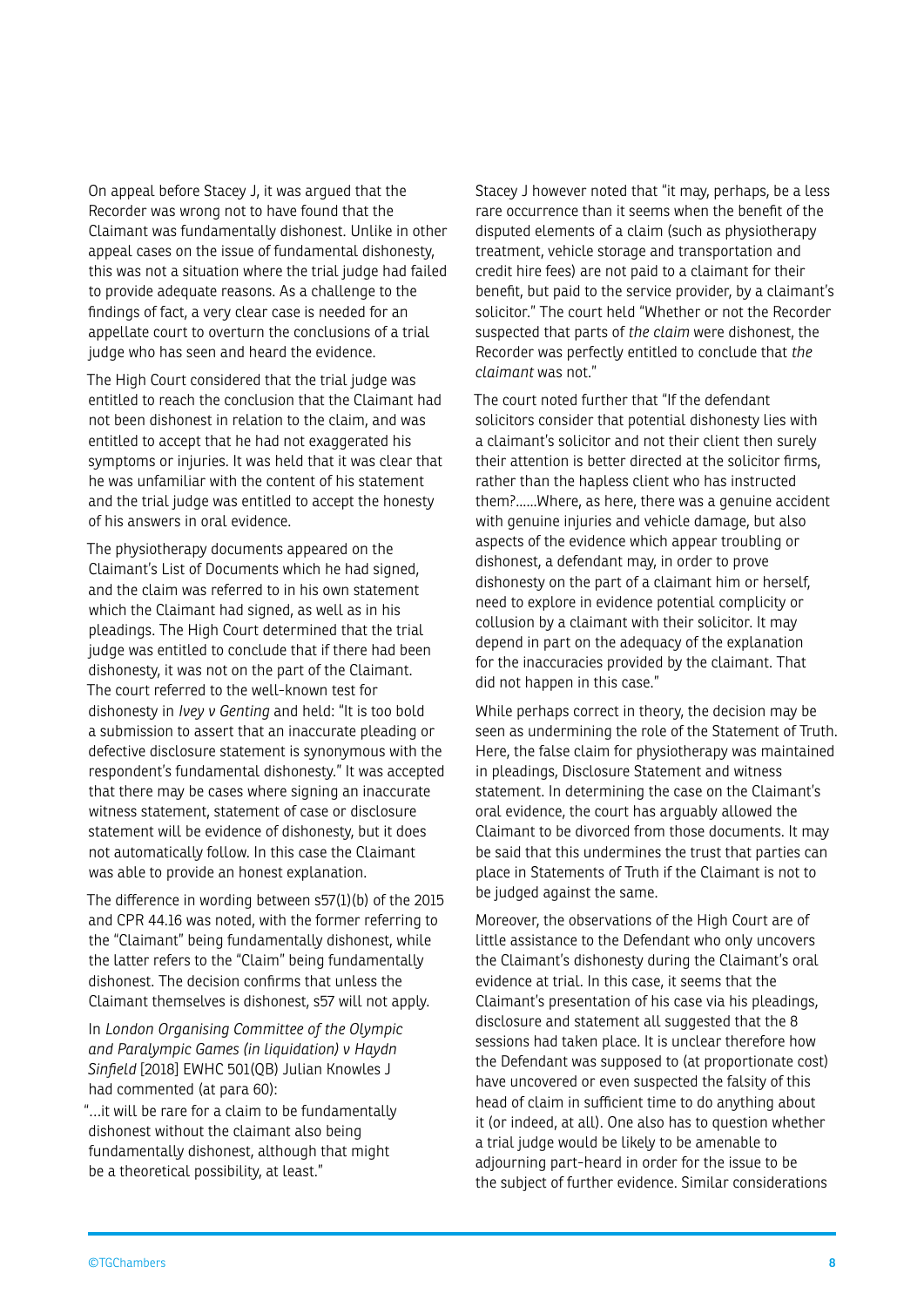would doubtless be raised at the directions stage. It seems unlikely that in a modest value claim the court would grant directions / further directions relating to the consideration of "collusion", not least given the obvious problems of privilege arising from any attempt to look behind the relationship between the Claimant and his solicitors. This raises the possibility of a Claimant who has presented what appears on its face to be a dishonest claim, "hiding" behind the cloak of privilege and blaming others, while continuing to recover damages. Others however might argue that the decision reflects a just outcome – with the Claimant recovering the sums due to him arising from a genuine accident (but no more) and without having the potentially serious consequences of a fundamental dishonesty finding visited upon him.

#### *Dorinel Cojanu v Essex Partnership University NHS Trust*  [2022] EWHC 197 (QB)

This recent decision of Ritchie J addresses the issue of when dishonesty is or is not "fundamental", and also the issue of failings by legal representatives.

The Claimant sought damages for clinical negligence. In short, he was admitted to prison on 17th June 2015 with deep cuts to two fingers. His case was that the Defendant cancelled pre-arranged day surgery and then delayed in making arrangements for his treatment, such that he suffered permanent injuries rather than making a swift recovery. The claim was issued for damages of £5,000 but this was later increased to £390,000. Shortly before trial, the Defendant was given permission to amend the defence to allege fundamental dishonesty by the Claimant. In addition, the Defendant pleaded a case of illegality – this aspect is not considered further in this Article.

The basis of this Fundamental Dishonesty allegation included that:

1. while the Claimant had alleged in his evidence that he sustained the cuts while defending himself from a knife attack by his wife, this was fundamentally dishonest in that in reality he had attacked his wife with a knife and stabbed her whilst drunk and that he injured himself in the attack or while resisting arrest;

2. the Claimant's evidence and case relating to quantum was based on various dishonest premises. In particular, the Claimant claimed damages for the cost of private surgery but by this time the Claimant was living in Romania, where surgery was cheaper. Further, the Claimant's claim for damages for handicap on the labour market was premised on loss of earning capacity based on UK salaries and yet he intended to live in Romania. It was alleged that the claim was dishonesty inflated.

At trial, Recorder Gibbons found that the Claimant's evidence about how his fingers became cut was "very far from the true picture". On appeal, the Claimant sought to challenge the finding of any dishonesty – this was rejected, the court noting the sentencing remarks from the Crown Court from when the Claimant was convicted of attempting to murder his wife on 16 June 2015. However, the High Court allowed the appeal in relation to whether that dishonesty was "fundamental" such as to engage s57 CJCA 2015.

On that issue the court held on appeal:

"I consider that the mechanism by which the Claimant received his cut was irrelevant to success in the clinical negligence claim. The Claimant did not need to prove how he was cut to win the civil action. He was injured before admission to prison. At that time he was not convicted of anything. It matters not whether he had suffered the injury opening a tin of beans, in gang warfare or whilst attempting to murder his wife. In the civil claim at first the Claimant said nothing of the cause of the cuts. Nor did he need to. Later, when the defendant pleaded it out, the Claimant lied about the cause. The Claimant was being dishonest in relation to his crime, during which he was injured and for which he has never admitted his guilt. But the cause of the cut fingers has no relevance to the clinical negligence claim. In my judgment the mechanism of how he cut his finger is incidental to the claim or collateral thereto."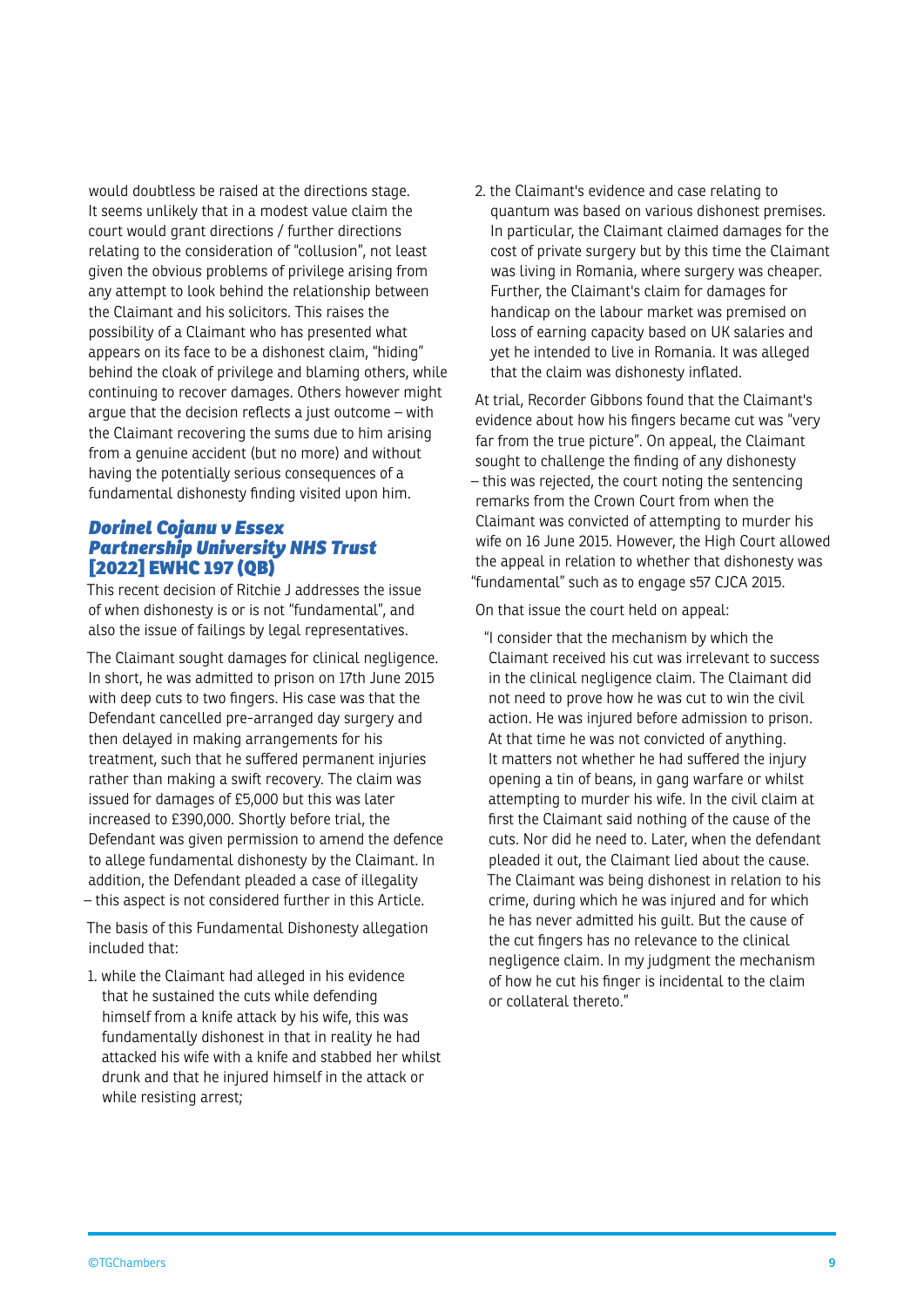As to the presentation of a claim seeking damages based on the Claimant remaining in the UK, when the Claimant had returned to Romania and intended to remain there, the trial judge found that the claim was based on "wholly false premises." By the time his up to date schedule of loss was drafted, the Claimant had been deported to Romania. The High Court felt that his counsel's (not of these chambers) use of UK figures and rates was irrelevant and wrong in law – "the UK figures were as irrelevant as were the builders' rates of pay in Monte Carlo or the costs of surgery in New York." There was no evidence as how the Claimant's solicitors came to sign the schedule on his behalf. The court noted on appeal "I do not see how the errors in the drafting of the schedule on the method of calculation of a *Smith v Manchester* award or the other heads of loss can be laid at the Claimant's door and in any event I do not consider that they are proof of dishonesty by the Claimant."

High Court allowed this part of the appeal, considering that the Recorder had "conflagrated the failings of the Claimant's lawyers in their drafting of the schedule, which was drafted wrongly in law and based on irrelevant evidence, with the Claimant's own evidence which was true and honest in that he asserted he was afraid because he was likely to be deprived of work capacity in Romania either tending livestock or as a carpenter/builder."

The court held that the Recorder had failed to apply the *Ivey v Genting* test properly, failing to assess the Claimant's state of mind as a fact and then failing to apply an objective standard to assess whether the Claimant's conduct was dishonest.

#### The court held further:

"I consider that the incorrect pleading and the failure to quantify the claim properly by the Claimant's lawyers in the schedule is not in this case a fundamental dishonesty. It was not a dishonesty at all. In addition, on the facts of this case inadequate pleading is not within the mischief which Parliament aimed to prevent by the passing of s57. Nor is incompetence, carelessness, negligence or mere omission by the lawyers. The section requires proof of the Claimant's dishonesty not his lawyers' lack of competence. It may be a moot point whether that includes the dishonesty of his lawyers (none is asserted here) but that may be an issue for another case, it was not in issue before me in this appeal."

The decision on what constitutes "fundamental" dishonesty should not be seen as surprising. Such dishonesty must go "to the heart" or the root of the claim, must "substantially affect the presentation of his case, either in respects of liability or quantum", and must potentially adversely affect the Defendant in a significant way. In this case, the central issues included whether a particular referral letter was sent (and if not, negligence was admitted) and the extent to which the Claimant's symptoms were caused by a failure to repair his injuries within 10 days. The original cause of the Claimant's cuts was irrelevant to the same and the decision on this aspect is perhaps easier to understand. Reading the appeal decision, one may have the impression that the High Court at least considered that the trial judge may have sought to use s57 as a "credibility filter" to bar "those with previous convictions from bringing civil actions." This of course is not what the law provides.

However, the decision separating the Claimant from his pleadings has echoes of the decision in *Luul Michael v I E & D Hurford Limited T/A Rainbow*  [2021] EWHC 2318 (QB) and may be seen by some as diminishing the trust that a Defendant can place on a statement of truth, given the willingness of courts to look behind the same to the Claimant's subjective evidence (despite the inability of the Defendant to prove matters otherwise covered by privilege). Whether these cases represent a softening of the approach of the courts to cases of dishonesty, or an attempt to ensure that the boundaries of s57 are well defined, remains to be seen.

The judgment may also become prominent in the coming months given that having reviewed the various authorities on s57 (including *Howlett v Davies*) the court considered that one of the requirements for a s57 decision was for s57 to be pleaded. While the same certainly requires an application, it may be felt that the effect of *Howlett* and the fact that s57 imposes a *duty* on the court, is such that pleading is not required. <sub>too</sub>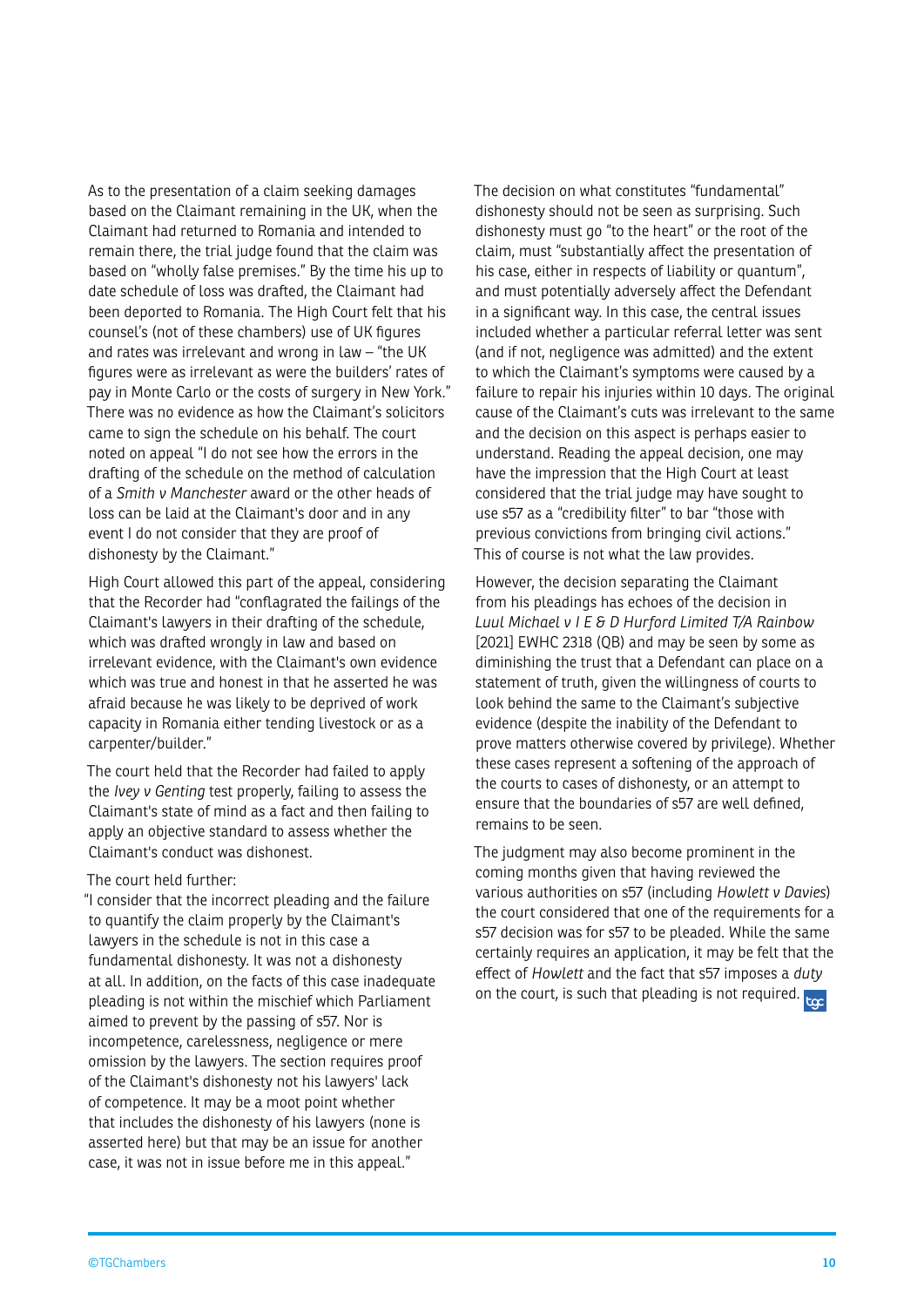<span id="page-10-0"></span>

## Griffiths v TUI (UK) Ltd: Rubber stamp or trial by ambush?

**Robert Riddell**

#### **The much-anticipated decision of the Court of Appeal in** *Griffiths v TUI (UK) Ltd* **[2021] EWCA Civ 1442 has helped to clarify the circumstances in which defendants can seek to undermine at trial previously unchallenged expert evidence.**

The Claimant purchased an all-inclusive package tour with the Defendant for a holiday in Turkey in 2014, during which time he suffered a serious gastric illness. Subsequently, he brought a claim for personal injury, alleging that the illness had been caused by contaminated food and drink supplied by the hotel. Proceedings were issued in the County Court and the matter was allocated to the multi-track. Both parties were given permission to rely on expert evidence from a gastroenterologist and microbiologist. In the event, the Defendant decided against instructing a microbiologist and failed to serve its gastroenterology report in time. Accordingly, the only expert evidence on causation which was available before the Court at trial was the report from the Claimant's microbiologist, Professor Pennington.

While the Defendant had put Part 35 questions to Professor Pennington, he was not called to be crossexamined. In that sense, his evidence was (on appeal) considered to be "truly 'uncontroverted'"; in other words, the factual basis of the report had not been previously challenged or undermined either by service of contrary expert evidence, disclosure of any documentary evidence or in cross-examination.

That might have been a highly advantageous position for the Claimant, had it not been for the perceived deficiencies in Professor Pennington's report, which was subjected to sustained criticism by the Defendant during closing submissions. In her judgment, HHJ Truman agreed that the report was "minimalist" and contained inadequate reasoning. Consequently, she dismissed the claim on the basis that she was not satisfied that the medical evidence proved that the Claimant's illness had been caused by contaminated food or drink. As she concluded in her judgment:

"The Court is not a rubber stamp to just accept what [an expert] has said. When causation is clearly in issue, I do consider it incumbent on the medical experts to provide some reasoning for their conclusions… [T]he Court cannot just draw an inference from the fact that someone was ill, and… other potential causes have to be considered and excluded".

The matter came before Martin Spencer J on appeal, who considered that the appeal raised a fundamental issue as to whether a court is obliged to accept an expert's uncontroverted opinion even if that opinion can be properly characterised as bare assertion (and if not, in what circumstances the court can reject such evidence). Having concluded that there was no direct authority on the question, the judge found that a court would always be entitled to reject an uncontroverted report "which was literally a bare *ipse dixit*, for example if Professor Pennington had produced a one sentence report which simply stated: 'In my opinion, on the balance of probabilities [the Claimant] acquired his gastric illnesses following the consumption of contaminated food or fluid from the hotel'. However, he decided that the court is not entitled to subject an uncontroverted report to the same assessment of weight which it would undertake only if there were other, competing expert or factual evidence: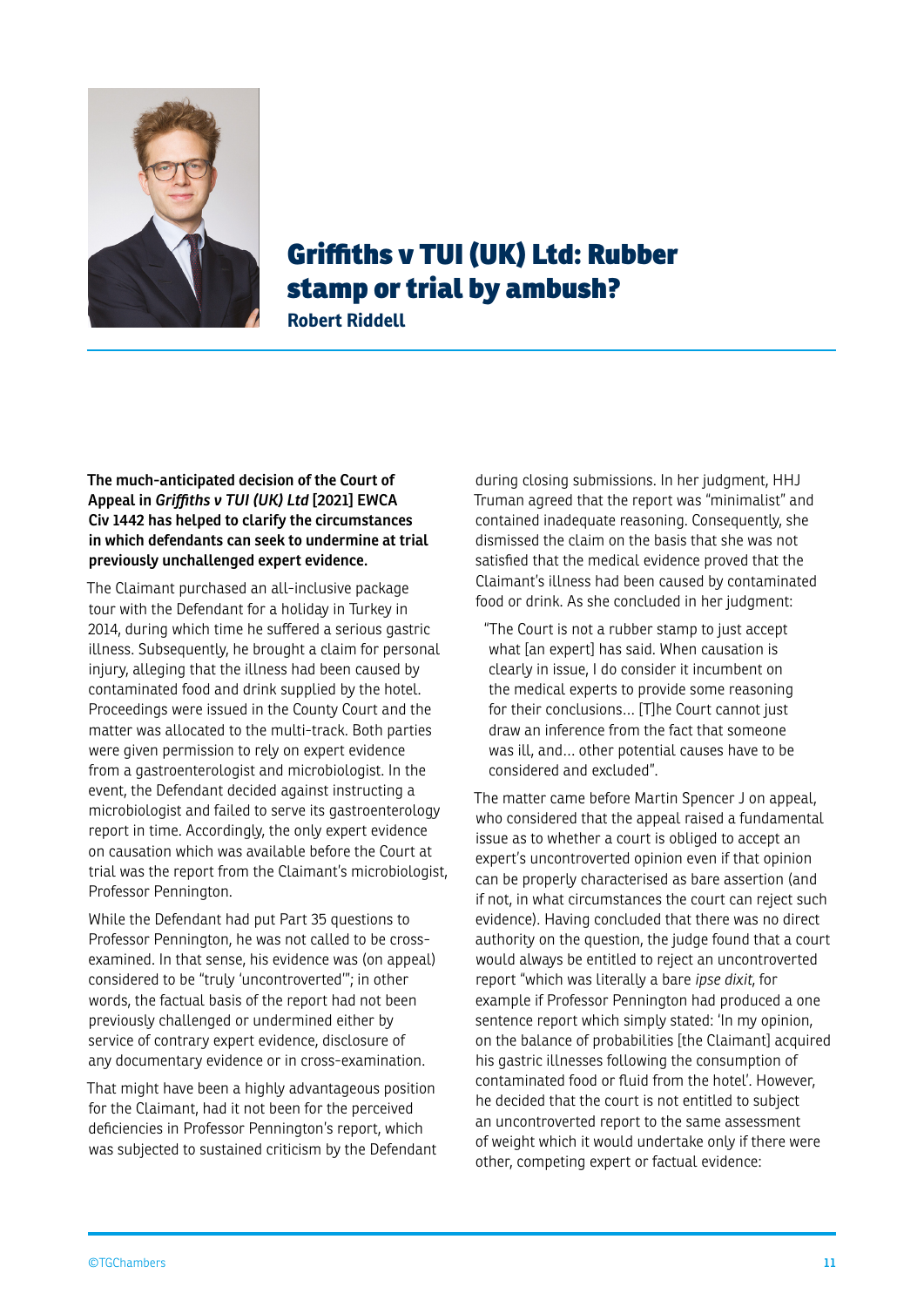"Once a report is truly uncontroverted, the role of the court falls away. All the court needs to do is decide whether that report fulfils minimum standards which any expert report must satisfy if it is to be accepted at all".

The judge did not consider Professor Pennington's report constituted bare assertion; indeed, he doubted whether any report which complied with the requirements of CPR PD35 could ever justifiably be characterised in such terms. But while accepting that there were deficiencies in its reasoning, Martin Spencer J nonetheless reached the conclusion that in the absence of challenge, the court must assume that there is some reasoning which lies behind the opinion, and that this reasoning is not challenged. He therefore allowed the appeal.

The High Court's decision had immediate and farreaching effect in holiday sickness litigation, leading to a plethora of Defendant applications to cross-examine Claimant experts at trial, even within the fast track where live expert evidence would rarely be proportionate to the value of the claim.

Such a costly strategy appears to have been obviated by the majority decision of the Court of Appeal. Asplin LJ (with whom Nugee LJ agreed) determined that there was no bright line in the authorities which would require a court unequivocally to accept expert evidence that had not been controverted. Reviewing the Supreme Court's treatment of case law in *Kennedy v Cordia LLP* [2016] 1 WLR 597, Asplin LJ found only authority for what she believed to be the uncontroversial proposition that an expert must explain the basis for their conclusions, and that, without reasoning, an expert's bald statement is of little assistance for the court. There could be no displacement of the normal judicial function to apply the burden of proof and making findings based on all the factual and expert evidence.

Significantly, the majority also agreed that there was nothing inherently unfair in seeking to challenge expert evidence only in closing submissions, as long as the veracity of the report is not impeached. Asplin LJ endorsed HHJ Truman's conclusion that the court is not a rubber stamp; otherwise, "the court would be bound by an uncontroverted expert's report which satisfied CPR PD 35, even if the conclusion was only supported by nonsense". Further, it is not the responsibility of the opposing party to give the

Claimant an opportunity to make good evidential deficiencies in the report, which could and should have been done prior to its service. Asplin LJ made clear that a court's decision to accept or reject expert evidence (whether uncontroverted or otherwise) will be dependent on the relevant circumstances of the case, albeit some chain of reasoning supporting its conclusions is necessary however short.

#### Conclusion

The majority decision will undoubtedly be welcomed by defendants (and not just in travel claims). But a glance at the blistering dissenting judgment of Bean LJ would give any sensible commentator pause before declaring this the end of the matter, even where the Court of Appeal refused permission to appeal to the Supreme Court.

Bean LJ relied on the self-declared trite proposition set out in *Phipson on Evidence* that a party is required to challenge in cross-examination any witness whose evidence he wishes to submit should not be accepted by the court. As such, Professor Pennington's report could and should have been challenged in crossexamination. While Bean LJ did not agree with Martin Spencer J that a court is bound to accept uncontroverted evidence, he believed that a judge is generally bound to accept the evidence of an expert if it is uncontroverted and the opposing party did not elect to cross-examine the expert for tactical reasons, despite having the opportunity to do so. He profoundly disagreed with Asplin LJ's conclusion on fairness. In his view, the Claimant had been ambushed in closing submissions and did not have a fair trial of his claim.

Bean LJ's complaint about the Defendant's tactical avoidance of cross-examination may have some force in a multi-track case, where there would be an opportunity to cross-examine, but it is perhaps less compelling in the context of a lower value claim.

But Asplin LJ's decision is also not without warning to defendants: as she held, while there is nothing impermissible in reserving criticisms of an expert until submissions, allowing claimants to run to trial with unchallenged expert evidence is a "high risk strategy". As in the decision of *Howlett v Howlett* [2017] EWCA Civ 1696, defendants may be advised to consider a 'cards on the table' approach to ensuring claimants are placed on adequate notice of the criticisms that may be raised at trial. too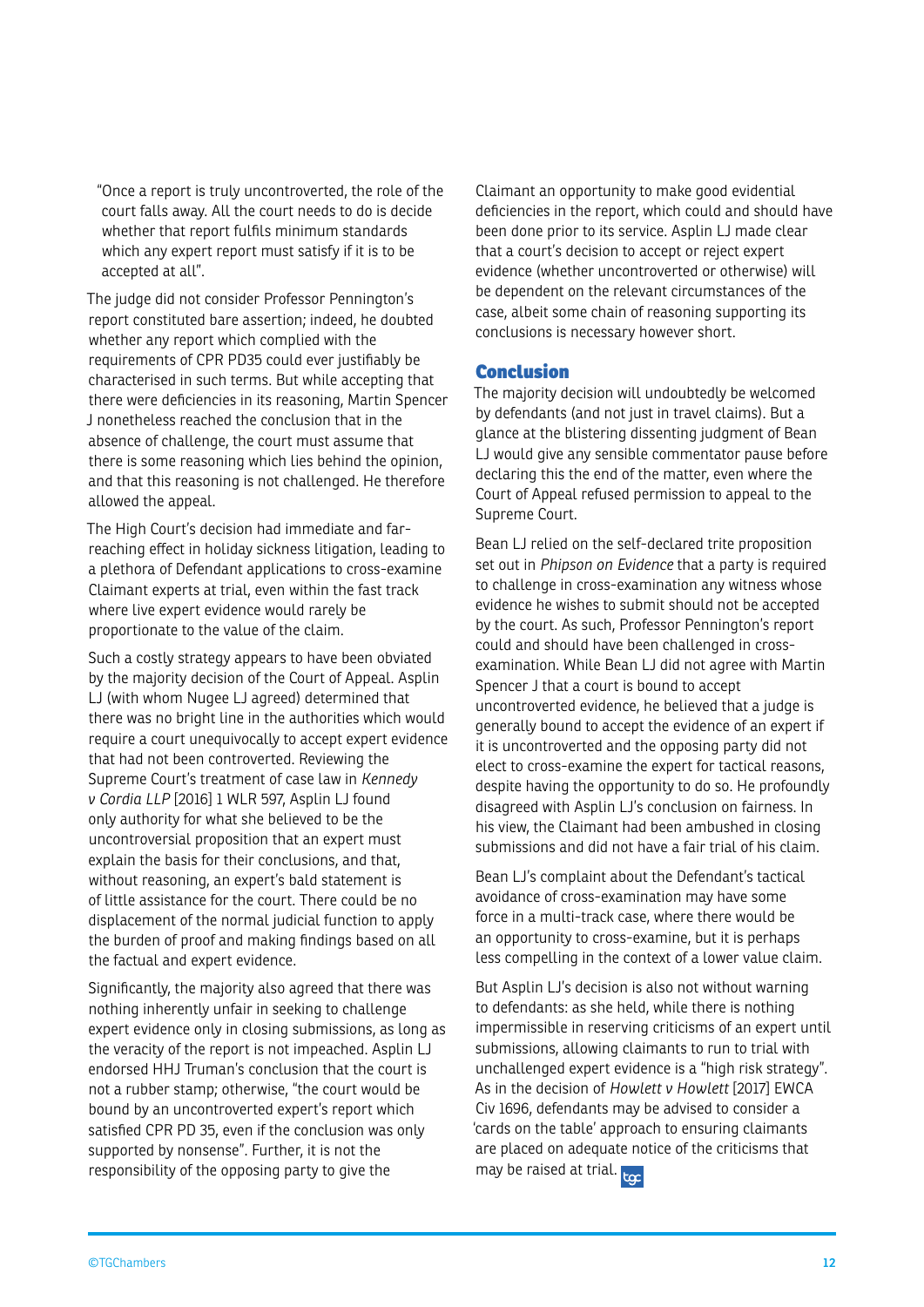## <span id="page-12-0"></span>Dishonest exaggeration does not necessarily constitute fundamental dishonesty: *Elgamal v Westminster City Council* [2021] EWHC 5210 (QB)

**Anisa Kassamali**

*Elgamal v Westminster City Council* **[2021] EWHC 5210 (QB) is one recent addition to the expanding body of case law on what amounts to fundamental dishonesty. It clarifies when a claimant's dishonest exaggeration of genuine injuries constitutes fundamental dishonesty and, importantly, when it does not.** 

#### **Background**

Marwan Elgamal injured himself on 27 January 2012 whilst performing a 'flip' at Westminster City Council's gym. At the time of his accident, Elgamal was a 22 year old trainee stunt man with a clear intention to fully qualify and develop a career in the field. He was heavily involved in the sport of 'free running' (ranking 8th at the World Championships in 2008) and enjoyed parkour.

There was no dispute that Elgamal's injuries were genuine and that they put paid to any potential career as a stunt man. The question was whether Elgamal's dishonest exaggeration of the level of his ongoing disability arising from these injuries (as found by the trial judge HHJ Murdoch on the basis of, amongst other evidence, surveillance footage which contradicted Elgamal's account of his injuries to medical experts) meant that he had been fundamentally dishonest.

HHJ Murdoch held at trial that Elgamal's dishonest exaggeration did not mean that he had been fundamentally dishonest. His exaggeration was *"not fundamental in this case"*. Ultimately, the exaggeration did not significantly affect the value of Elgamal's claim. Whilst he was found to have exaggerated, and he failed to recover the significant losses he claimed for loss of earnings, the two were not actually connected. As HHJ

Murdoch explained, the reason why he did not make out his claim for loss of earnings was due to *"the failure to produce the evidence to establish a difference between what a stuntman earns and sedentary employment. His lies played no part in this aspect of the case."* Relatedly, the finding of exaggeration did not materially reduce the level of general damages which Elgamal was awarded, nor did it result in a loss of a *Smith v Manchester* award.

#### High Court decision

Jacobs J upheld HHJ Murdoch's decision upon appeal. He did not interfere with the first instance decision on the fact of Elgamal's dishonest exaggeration and agreed, in any event, that any such exaggeration would not significantly impact the value of Elgamal's claim. This was not a case of fundamental dishonesty.

Jacobs J's judgment provides useful broader commentary for practitioners on whether there is fundamental dishonesty where a claimant is found to have dishonestly exaggerated the impact of a genuine injury.

The authorities are replete with judicial statements on what constitutes fundamental dishonesty. It is often said that it is dishonesty which goes to the root and heart of the claim (per the seminal case of *London Organising Committee of the Olympic and Paralympic Games v Sinfield* [2018] EWHC 51 (QB)). Jacobs J referred to this line of authority and added that *"the question of whether the relevant dishonesty was sufficiently fundamental should be, and is, really a straightforward 'jury' question"* [72]. What constitutes a *"straightforward 'jury' question"*  in this context will no doubt be the subject of argument and interpretation.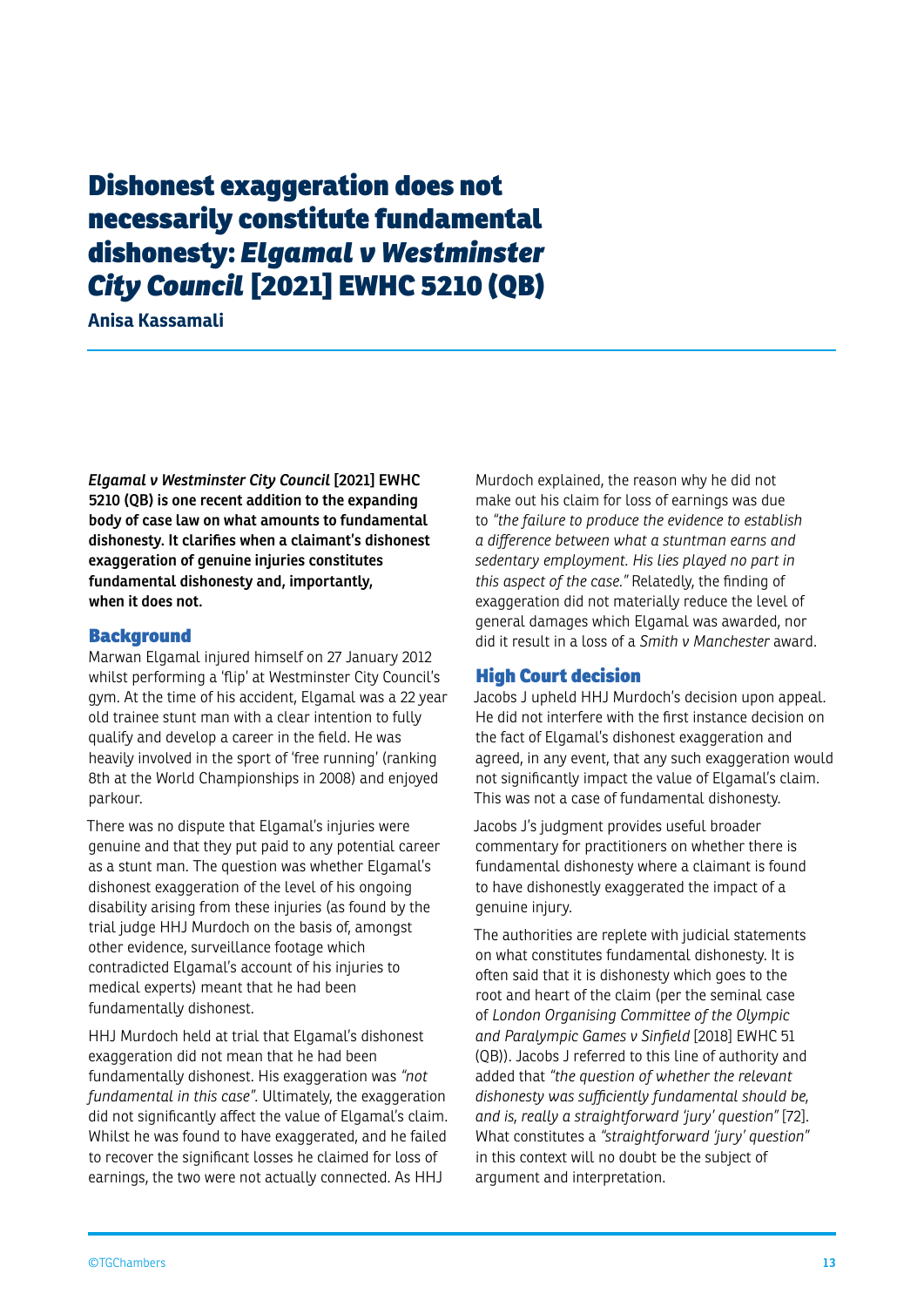Jacobs J specifically emphasised that dishonest exaggeration of genuine injuries does not, in and of itself, constitute fundamental dishonesty. Ultimately, whether or not there is fundamental dishonesty depends on the facts. Courts are concerned with the potential impact of the dishonest exaggeration on the value of the claim which is made. Put differently, if on the facts of the case the dishonest exaggeration accounts for a significant portion of the claim, it is more likely to be fundamentally dishonest.

It will be obvious in some cases whether or not the exaggeration has a potential impact on the amount that might be awarded for a particular head of loss. However, in others, the potential impact of the exaggeration may be less clear. The nature and severity of the genuine injury is relevant to any such considerations. Jacobs J observed that where that injury is serious (as in Elgamal), the issue whether there is fundamental dishonesty *"is likely to raise a more nuanced question depending upon the degree of exaggeration"* [104].

Where there is room for dispute as to the impact of the dishonest exaggeration on a particular head of loss, Jacobs J emphasised that the burden for proving fundamental dishonesty rests with defendants. It is therefore defendants who will need to *"lay the necessary groundwork…for example, by eliciting from experts that their opinion on a particular head of loss would be different if a claimant's case as to the extent of injury were accepted or rejected"* [75].

#### *Elgamal* in context

The question whether a claimant's dishonest exaggeration constitutes fundamental dishonesty has often come before the courts. The courts' conclusions have differed based on the particular facts of the cases before them, which is consistent with Jacob J's comments in *Elgamal*. Put simply, dishonest exaggeration becomes fundamental dishonesty where the exaggeration goes to the root and heart of the claim, usually because it significantly affects its value.

By way of example, the courts considered these issues in the 2021 cases of *Smith v Haringey* [2021] EWHC 615 (QB) and *Robert Sudale v Cyril John Limited* (County Court at Leicester, 5th February 2021). It is telling that there were findings of fundamental dishonesty in both cases.

- In *Smith v Haringey LBC,* the claimant was found to have dishonestly exaggerated by misleading experts as to the extent of her injuries in the spine and pelvic area (on the basis of, amongst other elements, the defendant's surveillance material). The High Court confirmed that this exaggeration constituted fundamental dishonesty because it was the sole basis for the claimant's loss of earnings claim. It significantly affected the value of her claim and so went to the root of her claim.
- The County Court at Leicester reached a similar conclusion in *Robert Sudale v Cyril John Limited.* The claimant sought damages for personal injuries sustained in an accident at work when he fell approximately 15 feet from a mobile scaffold tower. The defendant relied on surveillance footage of Sudale in order to argue that he was not suffering symptoms to the extent stated in his evidence and presentation to medical experts (and, upon seeing the footage, the orthopaedic experts changed their views). The claimant denied any exaggeration, importantly for the purposes of the fundamental dishonesty finding, maintained his extensive claim for future care and loss of future earnings on the basis of his exaggerated injuries. The exaggeration therefore impacted the value of his claim in a significant way.

#### Concluding comments

*Elgamal* does not much alter the fundamental dishonesty landscape. It serves as a timely reminder to practitioners acting on behalf of both claimants and defendants that a claimant's dishonest exaggeration does not, in and of itself, constitute a finding of fundamental dishonesty. In particular, defendants wishing to allege fundamental dishonesty will have to *"lay the necessary groundwork"* and evidence how the exaggeration would (significantly) impact the valuation of a particular head or heads of loss.

As for claimants, *Elgamal* and the other examples provide yet another reason to be cautious about surveillance footage. In all three instances, the defendants' covert surveillance was at least somewhat relevant to the determination that the claimants had exaggerated. Surveillance of this nature is now almost a given in cases where fundamental dishonesty is alleged, and to be expected by claimants.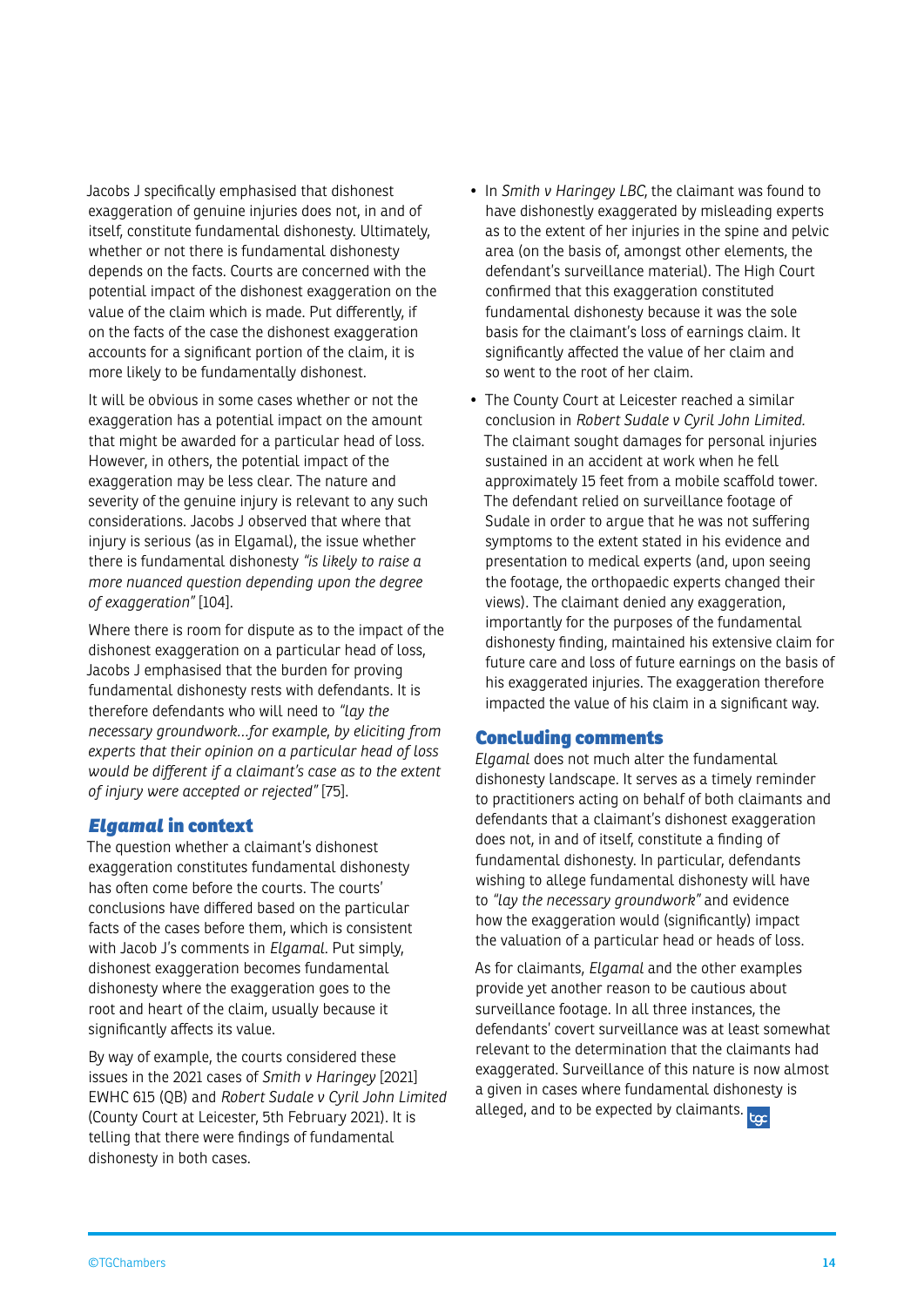

## Late amendments to plead FD – an argument for substance over form

**James Henry**

**In** *Covey v Harris* **[2021] EWHC 2211 (QB) John Bowers QC (sitting as a Deputy Judge of the High Court) gave permission to the defendant to a serious personal injury claim (pleaded at £8.8M) to amend his defence to advance a positive pleading of fundamental dishonesty. The hearing took place 11 days before the trial. The Judge considered the relevant competing factors and found that it was**  *"very sensible to plead [fundamental dishonesty] and, indeed, to do so with the level of detail that has been pleaded here"***.**

*Covey* did not break any new ground, but offers a good opportunity to reflect on the need to properly address allegations of dishonesty in pleadings, and the need to focus on substance rather than form:

- The starting point is that justice ordinarily requires that issues which either party properly wishes to raise should be heard: *Cobbold v London Borough of Greenwich* [1999] EWCA Civ 2074.
- That approach was endorsed in *Hussain v Sarkar*  [2010] EWCA Civ 301 in the context of an application to amend a defence to plead fraud one week before the trial (the case being decided before the introduction of the concept of 'fundamental dishonesty'): *"Justice requires that each party should have a reasonable opportunity to present any case which it may properly wish to advance"* (para. 23).
- In *Howlett & Howlett v Davies* (1) Ageas (2) [2017] EWCA Civ 1696 the Court of Appeal held that there was no requirement to plead that a claim is fundamentally dishonest in order to have QOCS displaced on that ground, so long as the claimant had fair notice of the challenge to their honesty, and an opportunity to deal with it: "The key question in

such a case would be whether the claimant had been given adequate warning of, and a proper opportunity to deal with, the possibility of such a conclusion and the matters leading the judge to it rather than whether the insurer had positively alleged fraud in its defence" (para. 31).

- In *Mustard v Flower* [2021] EWHC 846 (QB), the Defendant was not permitted to amend its defence to include a contingent plea that, if the court determined at trial that the claimant had consciously exaggerated her symptoms, it reserved the right to seek a finding of fundamental dishonesty and apply to have the claim dismissed pursuant to the s.57 of the Criminal Justice and Courts Act 2015. The defendant could make a s.57 application without having foreshadowed it in a pleading, there was no basis for the plea at that time, and it would be prejudicial to the claimant. Some commentators argued that the decision in *Mustard* actually discouraged defendants from laying their cards on the table, and it was said that the decision was inconsistent with the guidance in *Howlett* to the effect that the claimant should have fair notice of the challenge to their honesty. The reality is that it had become commonplace (post-*Howlett*) for defendants to plead the caveat that they 'reserved the right' to allege fundamental dishonesty, in the event that the trial judge found the claimant to be fundamentally dishonest. In fact, that tautological position rarely clarified the issues.
- In *Matthewson v Crump & Anor* [2020] EWHC 3167 (QB), although the defence did no more than 'reserve the right to plead' that the claim was 'fraudulently untrue' the issue of fundamental dishonesty was properly before the court and the claimant had a fair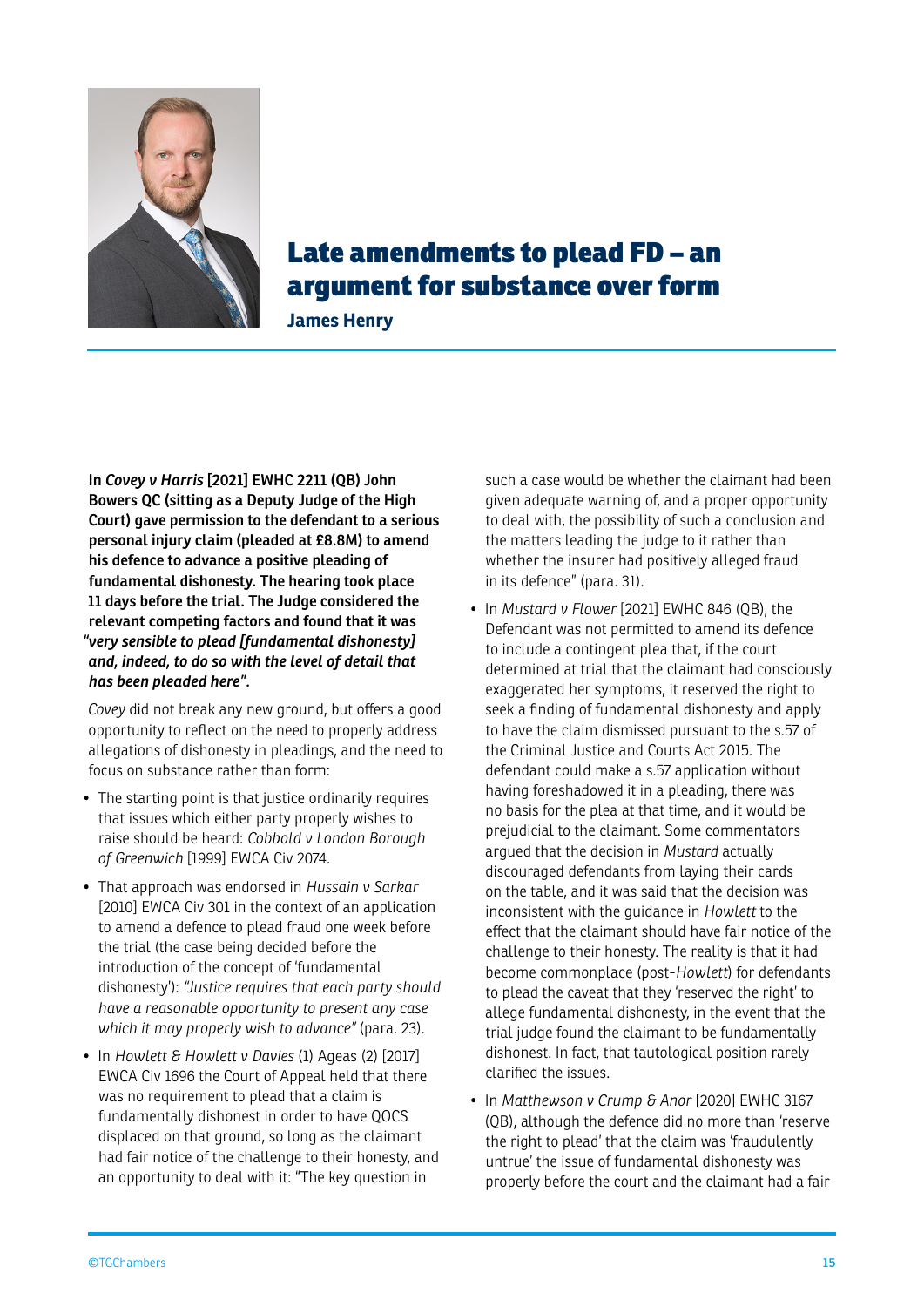opportunity to deal with it because it was raised in the defendant's skeleton argument and it was put to the claimant during the hearing that parts of his evidence were untrue.

• *Cojanu v Essex Partnership University NHS Trust*  [2022] EWHC 197 (QB) (discussed in detail by Tim Sharpe in this edition of the Fraud Update) was a widely publicised decision of Ritchie J, overturning a finding that the claimant was fundamentally dishonest about the way in which he had sustained his injury (the claimant had cut his fingers in the process of the attempted murder of his wife) on the basis his dishonesty related to the way in which he sustained the injury, and was not directly relevant to the issues in the civil injury claim. The decision made headlines in the press for obvious reasons, but is noteworthy for present purposes because the Judge stated (at para.47) that "there are 5 steps to be taken by a trial judge when faced with a defence under S.57 before a finding can be made of fundamental dishonesty". The first of those was "(i) the S.57 defence should be pleaded". That principle appears to have been distilled from the case law without any direct reference to an authority on the point, and would, on its face, seem contrary to the decision of the Court of Appeal in *Howlett*. However, 'should' is not expressed in mandatory terms, and *Howlett* dealt with the need (or not) to plead fundamental dishonesty in relation to CPR 44.16, rather than s.57. Notwithstanding those observations, the decision is likely to cause some confusion and uncertainty.

Decisions like *Covey* reflect a judicial trend to allow amendments to plead fundamental dishonesty, so long as it is fairly and squarely put, with proper detail, even if it is late in the day and some time and has passed since a claimant has nailed his colours to the mast. It was noted in *Covey* that the defence in *Brint v Barking, Havering and Redbridge University Hospitals NHS Trust* [2021] EWHC 290 (QB) was pleaded on the eve of trial.

Defendants considering seeking findings of fundamental dishonesty (whether pursuant to CPR 44.16 or s.57) would be well advised to concentrate their pleadings on making the claimant aware of facts that lay the evidential foundation for such findings, with proper notice and in sufficient detail to put the claimant on notice of the challenge to their honesty, as opposed to simply 'reserving the right' to make submissions about fundamental dishonesty. Wherever possible, if a positive case of dishonesty is to be put to the claimant, it is best practice to plead that case, but if the focus is on the substance of the issues rather than the form of the pleading from the outset, it is more likely that a late amendment will be permitted to formalise the positive case, even if made very close to the commencement of trial.

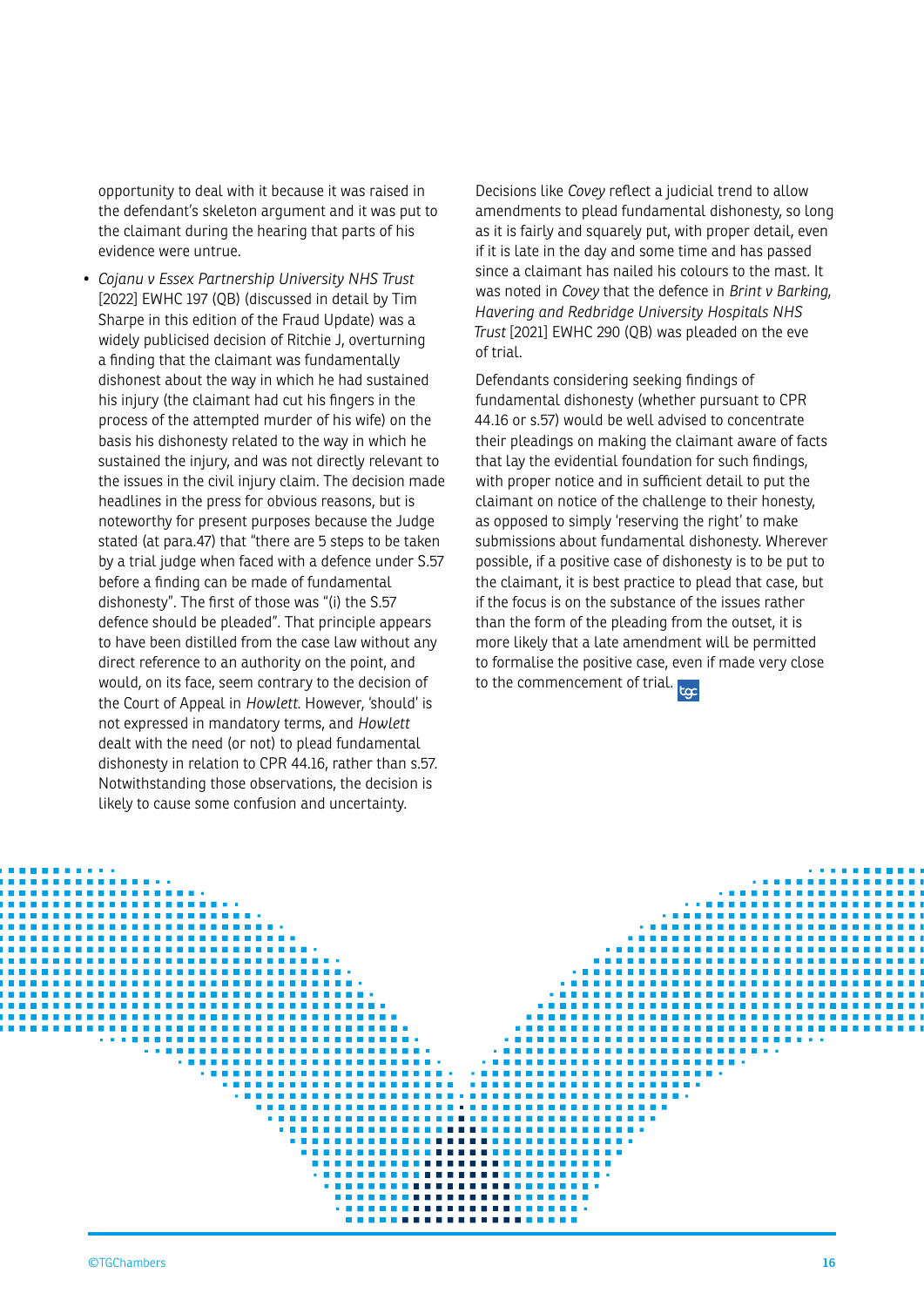### <span id="page-16-0"></span>Noteworthy Cases

#### *Dadalto v. (1) Zurich Insurance (2) Laskiewicz (Central London CC, 25.05.21)*

#### *Credit Hire- Need –Evidence*

**Anthony Johnson (instructed by Ben Parker of Horwich Farrelly) successfully secured the dismissal of the Claimant's appeals against the trial judge's decision in two cases that had been heard together.** 

The Claimant's two sizeable credit hire claims had both been disallow by the trial judge on the basis that he hadn't discharged his burden of satisfying the very low threshold in respect of the issue of need.

The Claimant was a Motorcycle Courier and his case had been that he required a replacement motorcycle to continue in that work. Three days before the trial, he was granted permission to rely upon a fourth witness statement that revealed, for the first time, that he also owned a Vauxhall Astra for his own exclusive use. The trial judge accepted that this revelation had come too late for the Defendants to make any enquiries in relation to it. The credit hire claims were dismissed on the basis that the Claimant's duty to mitigate his losses extended to making enquiries of his employer and his insurers whether it would have been possible to use that car rather than his motorcycle for the short periods after each accident whilst he was without a motorcycle.

The Claimant's representatives appealed on the basis that the trial judge had been mistaken as a question of fact. They focussed upon a comment by the judge that the Claimant's honesty was 10.5/10, which it was alleged meant that his evidence should have been accepted on every point of fact. It was also contended that the judge had misunderstood how low the bar is set in respect of need in credit hire claims.

On appeal, HHJ Lethem accepted that a lacuna in the evidence had been created by the Claimant in relation to need and mitigation. The trial judge had not needed to go as far as to make findings as to the Claimant being unreasonable in using the vehicle for work because his exercise hadn't got that far: he had acted unreasonably and failed to mitigate by not even making any enquiries. Just because he felt that the Claimant was very honest, he had nevertheless been entitled to treat his evidence that he couldn't have used a car for his work with a 'healthy degree of scepticism'. The Claimant could have changed the presentation of his case at the point that he had revealed the existence of the car, but instead had 'gambled' in electing not to do so. Whilst that was sufficient to determine the appeal, he also commented that it would have been open to the trial judge to go further than he did and to find that the Claimant had deliberately hidden the existence of the car.

HHJ Lethem also commented on the fact that the judgment being appealed against was an *ex tempore* judgment being dealt with by a Deputy District Judge at the end of a very long day in Court. He said that it was plain that the judge would have been expressing himself concisely in a more brief fashion given the time of day, but that this did not mean that it was not possible to infer from the transcript that he had understood the correct legal tests and taken appropriate matters into account in determining them in the Defendant's favour. He noted that findings of fact in a judgment will inherently be an incomplete statement of the impression formed by even a meticulous judge. He reminded himself that appellate tribunals must always be concerned about inferences, weight and nuances that are not always evident in a judgment and defer to the trial judge accordingly. <sub>top</sub>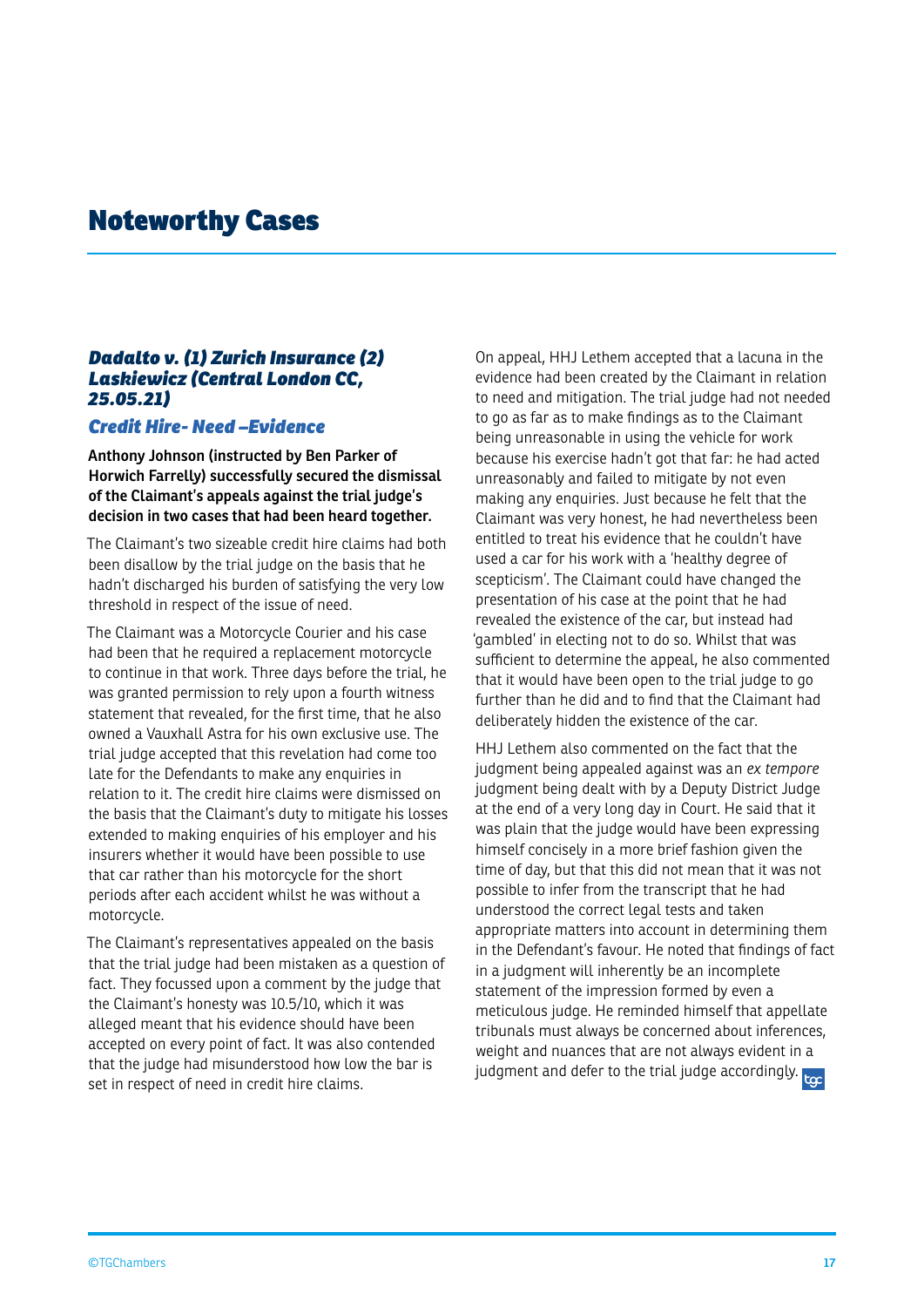#### *Sakyi v Pybus, Hastings CC, 20.5.21*

#### *Fundamental dishonesty – costs after discontinuance*

**Edward Hutchin, instructed by Damian Rourke of Clyde & Co, represented the successful Defendant insurers in this application for an enforceable costs order following discontinuance.**

The Claimant claimed very substantial damages following a road traffic accident. However he discontinued his claim the day before trial after disclosure of CCTV footage which contradicted the account of the accident put forward in his pleadings and witness statement, and raised serious doubts about his injury claim.

The Defendant insurers were not content to allow the Claimant to benefit from QOCS protection in the circumstances, and despite the discontinuance, which led to the trial hearing being vacated, the insurers applied for an enforceable costs order on the basis of fundamental dishonesty. Edward appeared at the final hearing, at which the Claimant challenged the jurisdiction of the court to make such an order.

The judge ruled in favour of the Defendant, making a finding of fundamental dishonesty, and ordering the Claimant to pay indemnity costs, with a substantial payment on account to the Defendant.

The judge acknowledged that there were legal issues as to the scope of the power to make fundamental dishonesty findings after filing notice of discontinuance, but the outcome confirmed that in appropriate cases such applications can be made successfully, making clear to Claimants that they cannot rely on the rules about QOCS and discontinuance to escape the costs consequences of false claims. too

#### *Begum v General Lift Company Limited, (18th March and 21st June 2021, Central London CC, Recorder Gallagher)*

#### *Fundamental Dishonesty – QOCS – credit hire*

**James Yapp (instructed by Amy Goodwin of DAC Beachcroft) was instructed in this case involving a personal injury and credit hire claim pursued by a motorcycle courier.**

The claim arose from a road traffic accident between a motorcycle courier and a van driven by the Defendant's former employee.

The Claimant alleged that he was waiting at a junction when the van struck his bike from the rear. He claimed he was knocked to the ground and suffered injury.

The Defendant's driver said the Claimant had overtaken the van, 'given him the finger' and then slammed on his brakes. He said the Claimant was not knocked from the bike by the minor contact. He said the Claimant later *"jumped like a starfish"* against the van and feigned injury.

The Recorder found that the Claimant had lied about the circumstances of the accident. He found that the accident was caused by the Claimant's actions. He found that the Claimant was not knocked to the ground. He found the Claimant had lied about his alleged injuries. He made these findings to the criminal standard.

The Recorder found that the claim was fundamentally dishonest. The Claimant was ordered to pay costs on the indemnity basis and to return a previous interim payment. <sub>too</sub>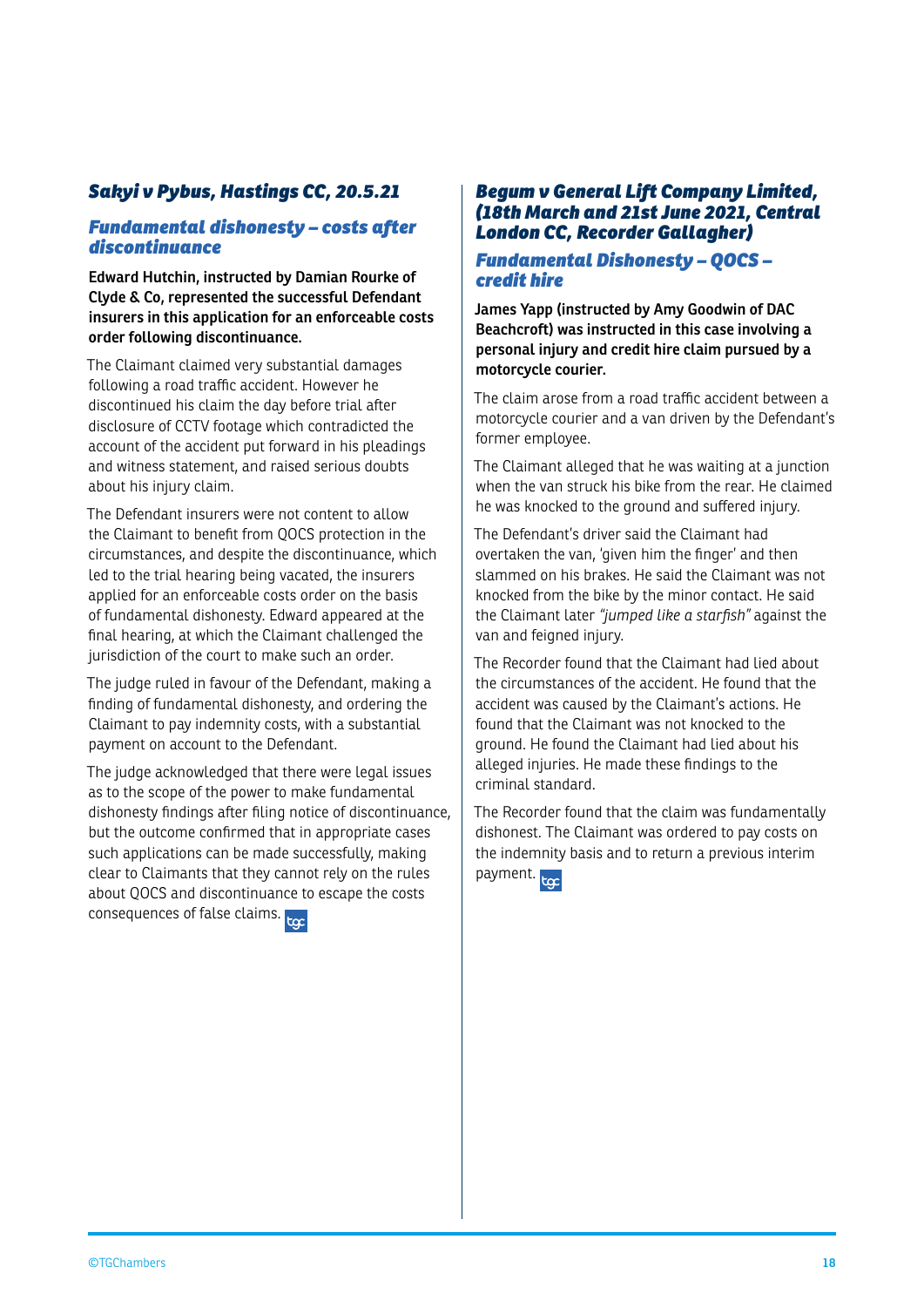#### *Daniel Azeez & ors. v. (1) Nicolae (2) Esure*

#### *Strike Out- Improper Service – First Defendant Didn't Exist*

**Anthony Johnson (instructed by Paul Sweeney of Esure via Damian Ward of Keoghs) successfully secured the Striking Out of four claims brought in relation to a road traffic accident where fraud was suspected.** 

The First Claimant, a professional boxer, was pursuing very sizeable claims for credit hire and vehicle damage, along with personal injury claims brought by all four Claimants. The claims had been allocated to the Multi-Track and a re-listing of a two day trial was imminent at the point of the Strike Out.

In a written judgment, Recorder Jones QC said that he 'unhesitatingly' accepted the Second Defendant's case that the First Defendant had never existed. The evidence before him of the various investigations that had been conducted by the Second Defendant led him to conclude that, on the balance of probabilities, whoever had been involved in the index accident had provided the Claimants was a false name and address at the scene. He was fortified in that conclusion by the fact that the Claimants' representatives, Bond Turner, had been on notice of the point for well over three years but had adduced no evidence which suggested that the First Defendant did in fact exist. Accordingly, pursuant to *Marshall v Maggs* [2006] EWCA Civ 20, there could not be good service.

He further found in the alternative that, even if he had not conclusively found that the First Defendant did not exist, the Claimants would have been unable to show good service at his 'last known address' pursuant to CPR 6.9. He found that a letter from the Second Defendant outlining some of its concerns about the case would have put 'reasonably careful' solicitors on notice of the fact that false information could have been given to their client at the scene. Having ignored that 'red flag', they had not then gone on to take the 'reasonable steps' that were required of them by CPR 6.9(3).

Giving a further oral judgment on costs enforcement, the Judge found that QOCS should be disapplied and the Second Defendant's costs would be enforceable on the basis that the claim had disclosed no reasonable grounds of success for the purposes of CPR 44.15(a). He said that, whereas there may have been a cause of action against someone (he explicitly made no ruling on the facts of the underlying claim), there could not be reasonable prospects of success in a situation where valid service could never have taken place. Either through 'negligence or inadvertence', the Claimants' solicitors had done nothing and created a situation where there was no reason for the Claimants to avoid the financial consequences of the Strike Out.

One of the major arguments that had been pursued by the Claimants' representatives in relation to the hearing was that the Application was too late, i.e. any issue relating to the service of the proceedings should have been dealt with at the outset. The Judge disagreed, pointing out that the Second Defendant had pleaded the issue in paragraph 1 of its Defence and the Claimants had done absolutely nothing in response to it. He accepted the Second Defendant's position that it would have been possible to deal with the discrete point covered by the Application as a preliminary issue at the outset of the Trial, but that it had been in everybody's interests for it to be dealt with sooner rather than later by way of a separate Application. <sub>too</sub>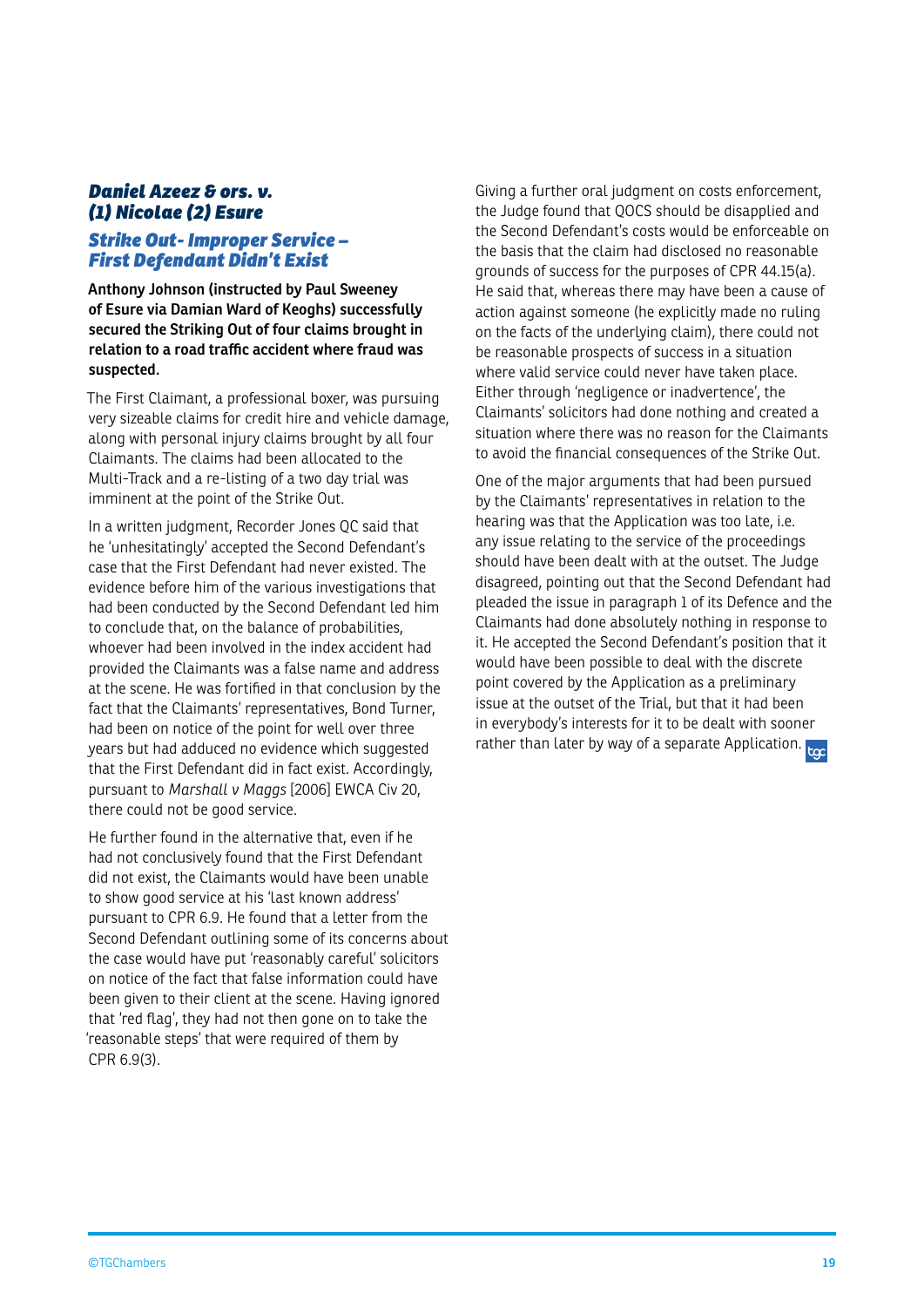#### *Vasile et al v Sabre Insurance Company, (3rd-4th March and 7th June 2021, Haverfordwest CC, HHJ Beard)*

#### *s.57 – Fundamental Dishonesty – QOCS*

**James Yapp (instructed by Shannon Cottam of DWF) was instructed in this case involving 7 claimants, a liability dispute, occupancy issues and exaggerated special damages claims.**

The Defendant's insured driver was unable to attend trial. The Defendant's case on liability and occupancy was significantly hampered. The Judge accepted that all of the Claimants were passengers in the vehicle and that the accident was caused by the Defendant's insured.

The First and Fifth Claimants pursued loss of earnings claims suggesting they had been absent for work for a number of weeks. The claims were particularised in some detail in their schedules of loss. The First Claimant's account did not stand up to scrutiny of the documentary evidence. His claim was dismissed pursuant to s.57 of the CJCA 2013.

The Fifth Claimant discontinued during trial. Her claim was found fundamentally dishonest based upon the documentary evidence. top

#### *Chhabria v Skyfire – Wandsworth County Court, DDJ Davis, 01.07.21*

**James Henry (instructed by Hannah Dobson of Horwich Farrelly) appeared for the Defendant in this claim arising from a liability-admitted RTA involving claims for vehicle damage and credit hire, which was dismissed pursuant to s.57 on the basis of the Claimant's fundamental dishonesty about his injuries.**

What made the case noteworthy was the Judge's approach to the assessment of credibility, which included analysis that is often lacking from judgments following fast track trials, but that will resonate with many readers of this Update. The Judge found that whenever C was in difficulties during cross-examination, he would revert to one of 4 touchstones:

Firstly, C repeatedly said the accident was over 3 years ago. That was true, but the Court expects claimants to be familiar with the basic facts of claims. The second touchstone was that where there were inconsistencies, C had a tendency to blame his lawyers or medical professionals. Whenever there was a problem with disclosure, he said he had given the documents to his lawyers. The third touchstone was to say 'it's all there' when it 'palpably was not'. The fourth touchstone was to say he was the aggrieved party, but he failed to take on board D's very clear case that although breach of duty was accepted, it was being said that he was falsifying or exaggerating his claim.

The entire claim was dismissed and C ordered to pay indemnity costs. to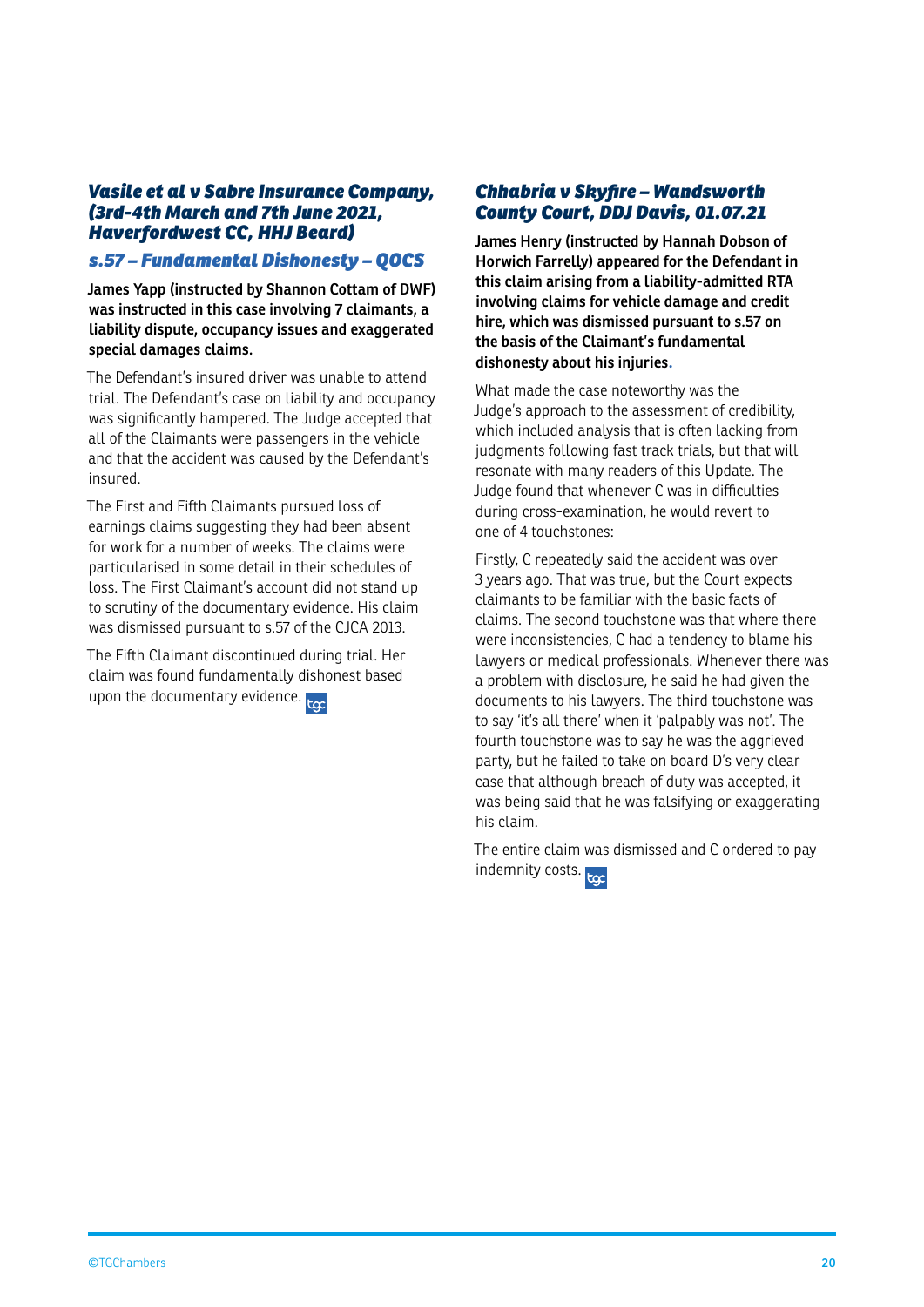#### *Schobs v LV, 23.07.21, Chelmsford CC, DDJ O'Malley*

#### *Exaggeration – Causation – Fundamental dishonesty*

**Robert Riddell (instructed by Aysha Ahmad of Horwich Farrelly) represented the successful motor insurer in a late intimation claim brought by a Claimant with an extensive pre-accident medical history.** The Claimant alleged he had suffered a range of severe whiplash injuries lasting almost 2 years following a road traffic collision involving the Defendant's insured. Liability had been agreed on a 50/50 basis, but the claim was defended on the grounds of late intimation (the CNF being sent 18 months post-accident) and medical causation.

Notwithstanding the minimal damage to the vehicles involved, the judge accepted that the collision was capable of causing injury. However, she was not satisfied that the Claimant had proven that he was injured as alleged.

The Court conducted a *Molodi* analysis of the Claimant's post-accident conduct:

- First, the Claimant did not seek any medical attention for accident-related symptoms. The judge rejected the Claimant's oral evidence that he had sought treatment from a practice nurse soon after the accident and discussed his injuries with his GP during an unrelated encounter. Neither of these appointments had been foreshadowed in his witness statement, and there was no supporting contemporaneous medical record. The judge did not accept that any reasonable medical professional would fail to make a note, particularly given the Claimant's evidence was that he was at the time "in agony" with accident-related pain.
- Further, the Claimant regularly attended his GP in the weeks and months following the accident for other, unrelated issues and failed ever to mention his injuries, which, on his account, were causing ongoing and severe pain. The judge found this wholly implausible.
- Third, there were significant inconsistencies between the CNF, medical report and written/ oral evidence.
- Finally, the judge found that the Claimant had materially failed to disclose pre-existing problems in his neck, for which he had attended his GP just weeks prior to the accident, to his medicolegal expert. Even though the Defendant had not pursued this issue in Part 35 questions, the Court accepted that this significantly undermined the report's reliability.

The judge dismissed the claim as unproven. Further, she positively concluded that the Claimant had not in fact been injured at all in the accident and had failed to deal with evidential matters of serious concern. Accordingly, she found the claim to be fundamentally dishonest and ordered the Claimant to pay the Defendant's enforceable costs of £6,545.

#### *Darroux v Mulsanne Insurance Company Limited, (1st November 2021, Romford CC, DDJ Piperdy)*

#### *Fundamental Dishonesty – QOCS*

#### **James Yapp (instructed by Sangeet Sanghera of DWF) was instructed in this remote trial arising from a low speed RTA.**

The Defendant's driver did not attend to give evidence. The Judge concluded that this was an accident capable of causing injury. However, she found that the Claimant was not in fact injured.

The Claimant gave inconsistent evidence in crossexamination. He maintained that he had consulted his GP regarding the accident. This did not appear in his records. The Judge rejected the Claimant's account as dishonest.

The only mention of the accident in the Claimant's medical records was the day before his GP received the mandate for release of his records. This was many months after the accident at an unrelated consultation. The Judge did not accept that this timing was a coincidence.

The claim was dismissed with a finding of fundamental dishonesty. <sub>Loc</sub>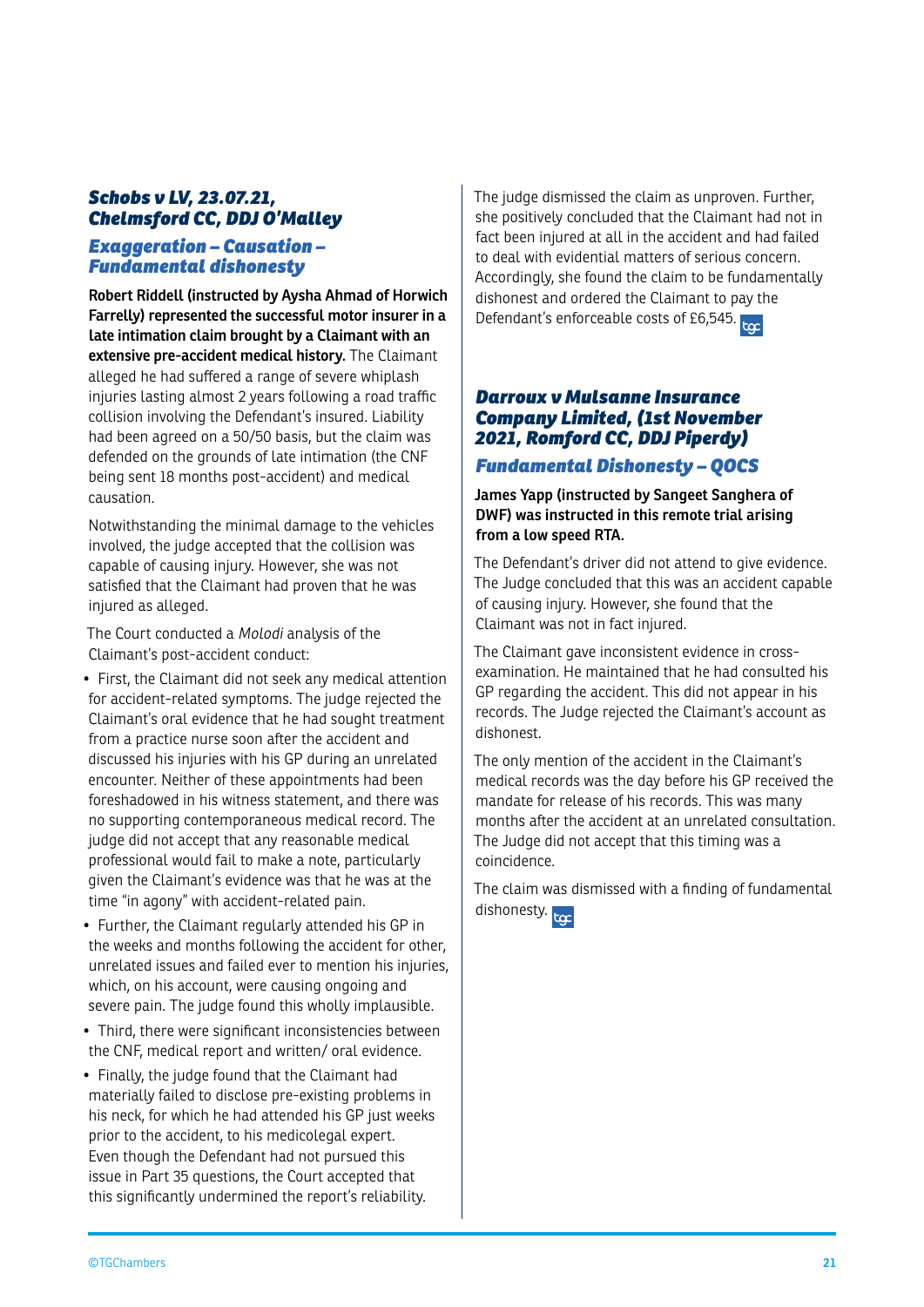#### *Hemings (1) Brown (2) v Petgrave – Mayors and City of London County Court, DDJ Redpath-Stevens, 18.11.21*

**James Henry (instructed by Leah Whitehead of Horwich Farrelly) appeared for the Defendant in this case involving 2 claims for personal injury, which were dismissed on different grounds of fundamental dishonesty.**

The Defendant challenged causation generally and the veracity of the claims on the basis that the Claimants had been inconsistent in their evidence. In particular, C1 had hidden a pre-existing condition from her medico-legal expert. Moreover, her GP records indicated that she had been to the GP several hours before the collision complaining of pain in the same area in respect of which she was making a claim. C1 contended that the GP had made an obvious error in recording the time of the attendance, which should have been after the accident. The problem with that was that the accident did not occur until 2.15pm and C1's account of how she managed to get an appointment and an examination so quickly, without ever mentioning the RTA, was incredible. Her claim was dismissed in ist entirety.

Interestingly, the Judge found that C2 (C1's son), whose evidence on the face of the papers appeared even more inconsistent than C1, was genuinely injured, but had substantially exaggerated his claim and had been fundamentally dishonest in relation to his otherwise genuine claim. C2's claim was therefore dismissed in its entirety pursuant to s.57 of the Criminal Justice and Courts Act 2015.

#### *Trocea v Grigory and Covea, (14 January 2022, County Court at Clerkenwell and Shoreditch, District Judge Manners)*

#### *Staged accident – fundamental dishonesty – unexplained routes and journey details*

**David R White (instructed by Marsha Crosland of DWF) appeared in this case, which demonstrated the value of checking every detail of the back story when a staged collision is suspected, and in particular alleged routes.**

The Second Defendant insurer's concerns about this case (in which the First Defendant played no

substantial part) were made out at trial, when the litigated Claimant, and his partner (who, along with another alleged passenger, had a pre-litigated claim of her own, but attended trial only in the capacity of a witness on this occasion) were unable to maintain a credible story about the journey they were apparently taking when the alleged accident occurred, or the purpose for the same.

Although the Claimant's evidence was in general terms poor under cross examination, the first serious inroad into the credibility of the claim arose from the fact that the Second Defendant had been careful to check the journey the Claimant had suggested he was taking on Google maps. This revealed that there was, in reality, no good reason for the Claimant to be on the road he said he was at the time of the alleged collision, and in particular not heading in the direction he must have been for the accident damage to make sense. Helpfully, the plotting of the suggested route and the accident locus were evidenced in the trial bundle, making the point a simple one for the Judge to appreciate.

Whilst the Claimant and his partner had clearly given some thought and preparation to the lies they came to court to tell, the hard evidence of the nonsensical nature of their proposed route was difficult for them to overcome. It meant that the court was prepared to tolerate detailed cross examination around the alleged journey, where otherwise such might have been deemed irrelevant. As ever, this, eventually, revealed that, where a story is made up and a witness is not genuinely recounting events that in fact occurred in a genuine way, there are always details that have not been considered. That inevitably leads to inconsistency, or an inability to answer simple questions. In this case, even some matters that might be thought to be relatively basic caused the witnesses problems: the exact purpose of the party they were apparently heading to, and the nature of the relationship with the other alleged passenger in their vehicle, and the circumstances in which he had been collected by them.

The Judge was thoroughly unimpressed with the Claimant, and found that the whole thing was a sham. She dismissed the claim with a finding of fundamental dishonesty, and a substantial enforceable costs order in the Second Defendant's favour.

So, if in doubt, get on Google Maps, and if the evidence is helpful, get it in the trial bundle produced by a short witness statement. <sub>Loc</sub>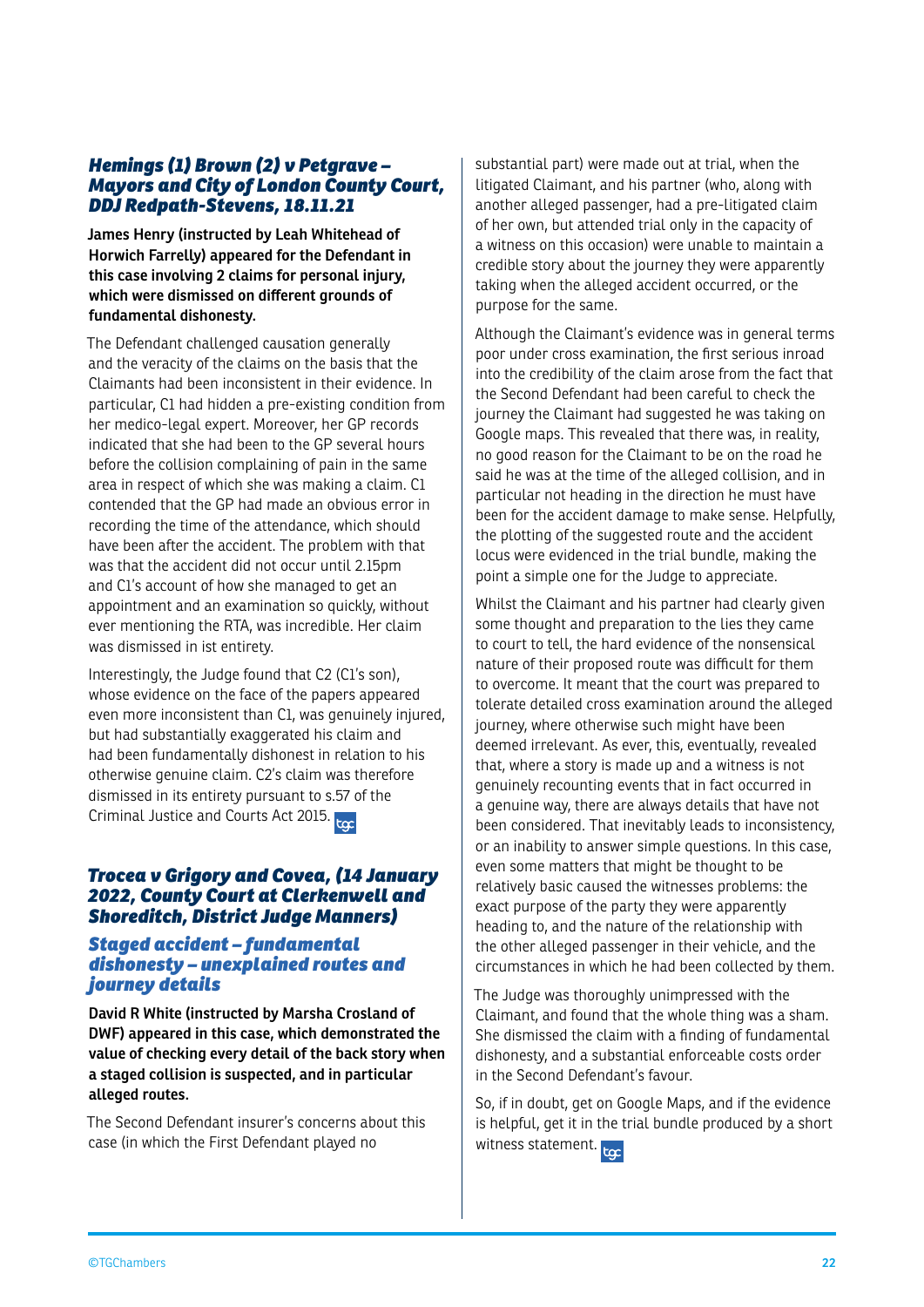#### *Chauhan v RSA, Birmingham DR, 21.11.21 Fundamental dishonesty – forgery*

Edward Hutchin, instructed by Peter Smithson of Clyde & Co, represented the Defendant insurers in this case in which it was alleged that a Ministry of Justice worker had forged gym records to support her claim for damages.

After a 2 day trial involving detailed cross-examination and submissions, including analysis of computer records, the judge found that the Claimant had made a dishonest claim relying on false documents.

Edward also appeared at the subsequent High Court appeal hearing at which the judgment was upheld, addressing important issues relating to the scope and definition of fundamental dishonesty.

#### *Sadat & Jabarkhail v Elkouby, Willesden CC, 20.1.22*

#### *Fraud – occupancy*

Edward Hutchin, instructed by Nigel Parker of Keoghs, represented the successful Defendant and his insurers in this case in which the claims of 2 Claimants were dismissed on grounds of fundamental dishonesty, the judge finding that the alleged passenger was not present in the car at the time of the accident.

The Claimants issued separate claims alleging that they were travelling together in a car when it was involved in a road traffic accident, and sustained injuries as a result. The Defendant disputed the Claimants' account of the accident, and called evidence denying that there were any passengers in the vehicle at the time of the accident, or that any occupants could have been injured.

The Defendant successfully applied for an order that the 2 claims should be heard together. At trial the judge dismissed both claims, finding that there were no passengers in the car, and rejecting the driver's claim that he had been injured. The judge made findings of fundamental dishonesty in respect of both Claimants, and made an enforceable costs order in favour of the Defendant.

These cases illustrate that, whilst occupancy cases present challenges, with strong witness evidence and detailed cross-examination to bring out other discrepancies, occupancy defences can succeed, and result in the dismissal of related claims by actual

occupants. <sub>toc</sub>

#### *Kaczmarczyk v Sutherland, (28th January 2022 – Clerkenwell & Shoreditch CC – DDJ Skelly)*

#### *Fundamental Dishonesty – QOCS*

**James Yapp (instructed by Nhi Vo of Horwich Farrelly) was instructed in this fast track trial arising from a road traffic accident which occurred when the Defendant had stepped out of his vehicle at traffic lights.**

The Claimant alleged that the Defendant had driven into the rear of his vehicle causing 'significant' damage

It was the Defendant's case that he had stopped behind the Claimant at traffic lights. He said he could smell petrol so he stepped out to check on a jerry can in the boot of his car. He said his car rolled forwards and the impact occurred before he could get back in and apply the brakes. Both parties agreed that the Defendant had taken out the jerry can in the aftermath of the accident. The Judge accepted the Defendant's account.

The Judge accepted this was an accident at much lower speed than C suggested. He found it could not have caused the injuries claimed.

The Claimant said his injuries were initially 9/10 and persisted at a 7/10 level for at least 3 months. He said in the early stages it was the worst pain he had ever experienced. He had a telephone consultation with his GP after a few days and underwent physiotherapy. He did not return to his GP. This was contrary to how he had behaved following previous accidents which, he said, had caused less severe injuries.

The Claimant gave inconsistent evidence regarding the site and progression of his injuries. The Judge found that the Claimant gave the impression of making up a story as he went along.

The Judge found that C had failed to prove his special damages claims. The claim was dismissed as fundamentally dishonest.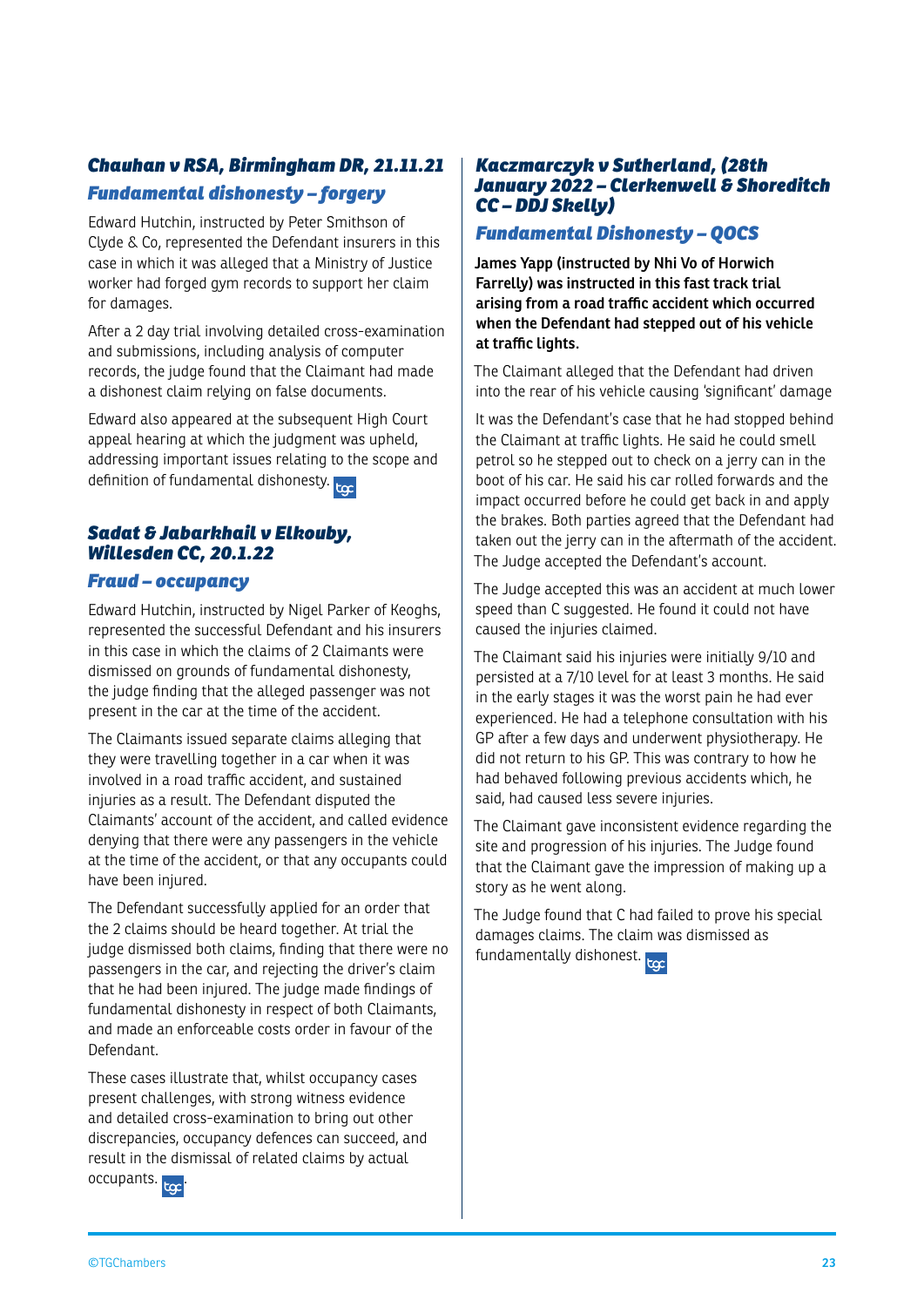#### *Trocea v Grigory and Covea, (14 January 2022, County Court at Clerkenwell and Shoreditch, District Judge Manners)*

#### *Staged accident – fundamental dishonesty – unexplained routes and journey details*

**David R White (instructed by Marsha Crosland of DWF) appeared in this case, which demonstrated the value of checking every detail of the back story when a staged collision is suspected, and in particular alleged routes.**

The Second Defendant insurer's concerns about this case (in which the First Defendant played no substantial part) were made out at trial, when the litigated Claimant, and his partner (who, along with another alleged passenger, had a pre-litigated claim of her own, but attended trial only in the capacity of a witness on this occasion) were unable to maintain a credible story about the journey they were apparently taking when the alleged accident occurred, or the purpose for the same.

Although the Claimant's evidence was in general terms poor under cross examination, the first serious inroad into the credibility of the claim arose from the fact that the Second Defendant had been careful to check the journey the Claimant had suggested he was taking on Google maps. This revealed that there was, in reality, no good reason for the Claimant to be on the road he said he was at the time of the alleged collision, and in particular not heading in the direction he must have been for the accident damage to make sense. Helpfully, the plotting of the suggested route and the accident locus were evidenced in the trial bundle, making the point a simple one for the Judge to appreciate.

Whilst the Claimant and his partner had clearly given some thought and preparation to the lies they came to court to tell, the hard evidence of the nonsensical nature of their proposed route was difficult for them to overcome. It meant that the court was prepared to tolerate detailed cross examination around the alleged journey, where otherwise such might have been deemed irrelevant. As ever, this, eventually, revealed that, where a story is made up and a witness is not genuinely recounting events that in fact occurred in a genuine way, there are always details that have not been considered. That inevitably leads to inconsistency, or an inability to answer simple questions. In this case, even some matters that might be thought to be relatively basic caused the witnesses problems: the exact purpose of the party they were apparently heading to, and the nature of the relationship with the other alleged passenger in their vehicle, and the circumstances in which he had been collected by them.

The Judge was thoroughly unimpressed with the Claimant, and found that the whole thing was a sham. She dismissed the claim with a finding of fundamental dishonesty, and a substantial enforceable costs order in the Second Defendant's favour.

So, if in doubt, get on Google Maps, and if the evidence is helpful, get it in the trial bundle produced by a short witness statement. to: